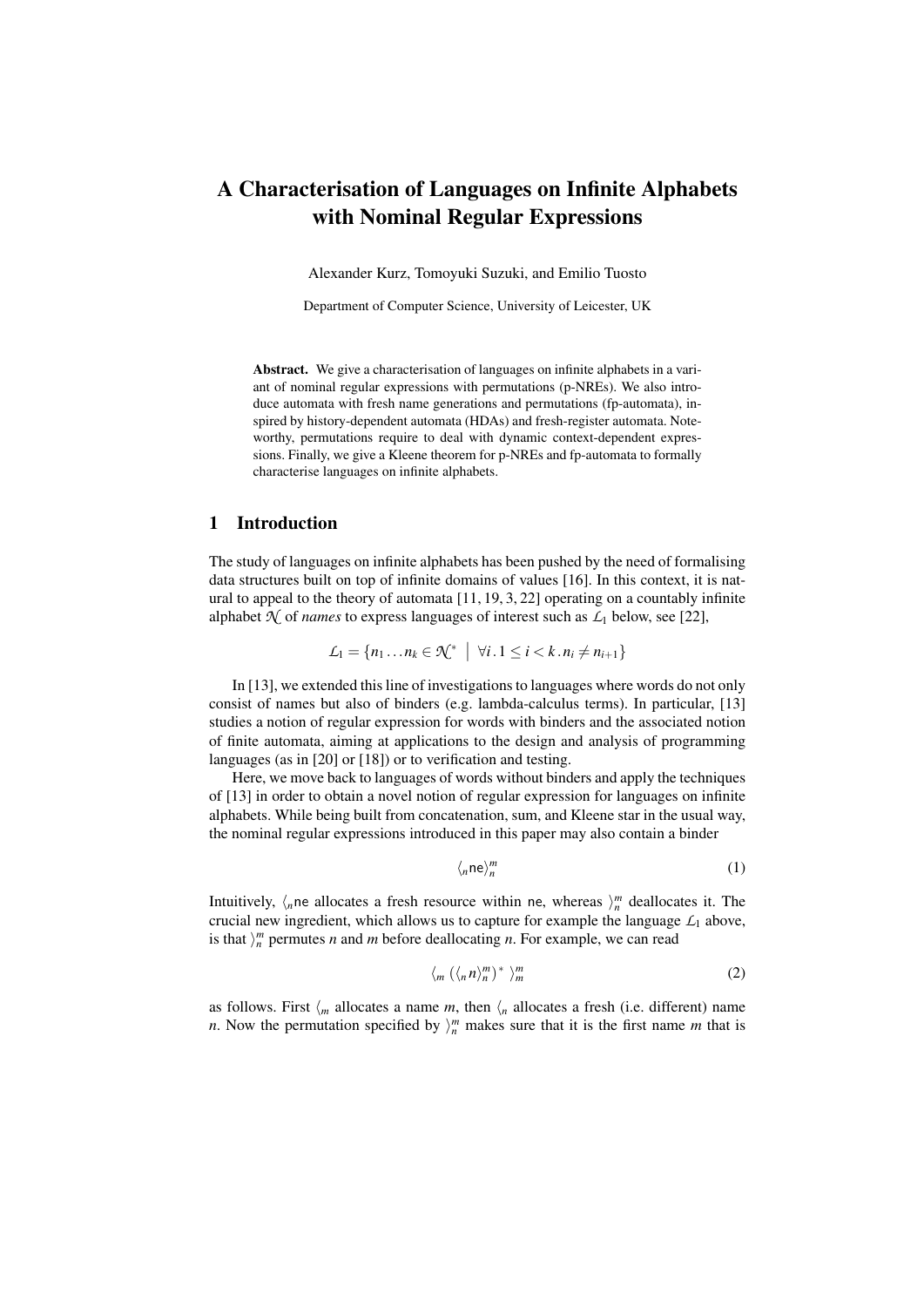deallocated and the second name *n* that is retained, before looping back to the beginning as specified by the Kleene star ∗ .

Note that permutations have a slightly subtle effect on concatenation. For example, in  $\langle m \rangle_m^n$  one)<sup>*m*</sup>, due to the permutation specified by  $\rangle_n^m$ , the name *m* in ne semantically represents  $n$ . So it will take some care, in  $\S$  3, to describe how nominal regular expressions give rise to nominal regular languages. In § 4 we introduce the corresponding notion of automata with fresh-name generation and permutations (fp-automata). Like HD-automata they have allocation transitions, corresponding to  $\langle n,$  but unlike HDautomata permutations only appear in special deallocation transitions corresponding to  $\binom{m}{n}$ . In § 5 we prove a Kleene-type theorem stating that the languages accepted by fp-automata are precisely the nominal regular languages.

Finally, we argue that the work nominal languages with binders also sheds new light on well-established work on languages on infinite alphabets.

Related Work Apart from languages on infinite alphabets, our research draws on HDautomata [17, 14] and nominal sets [9], as well as on the recent confluence of these three areas in [6, 22, 3, 8, 4, 13]. Moreover, the way we deal with scope and binders is related to nested words [1] and automata working on lambda-calculus terms [21].

Although our paper does neither require nor use the theory of nominal sets, the work on nominal sets does suggest to view automata as (co)algebras in the category of nominal sets. As nominal sets are themselves permutation algebras one would expect regular expressions, as it is the case in our work, to contain permutations, see [15].

A form of regular expressions, called UB-expressions, for languages on infinite alphabets investigated in [10]. There it is shown that UB-expressions are as expressive as finite-state unification based automata (FSUBA), which are somewhat weaker than the finite-memory automata (FMA) of [11]. In a nutshell, FSUBA do not account for freshness (they can, for example, accept the first but not the second language of Example 6 in § 3.2). Moreover, UB-expressions do not have permutations, although their device of labelling the Kleene-star allows them to accept  $L_1$  in a similar fashion to ours.

# 2 Motivating examples: languages on infinite alphabets

Languages on infinite alphabets can suitably formalise data structures on infinite domains (take data words in [16, 5] as an example). In this context, typical languages consist of finite words — that is finite sequences of symbols — whose symbols are possibly drawn from an infinite set. This is illustrated in the next example.

*Example 1* ([22]). Assume that  $a, a', a_1, \ldots$  range on an infinite set *A*. The language

$$
\mathcal{L}_1 \stackrel{\text{def}}{=} \{a_1 \cdots a_k \mid k \geq 0 \land \forall i \in \{1, \ldots, k-1\}. a_i \neq a_{i+1}\}\
$$

consists of finite sequences on *A* in which all two consecutive letters are different.

In general, the infinite alphabet has a very simple structure that permits to test just for equality or inequality of symbols (see e.g., [16]) as in Example 1 (in recent work this is being reconsidered, see § 6 for a discussion). For practical reasons, it is sometimes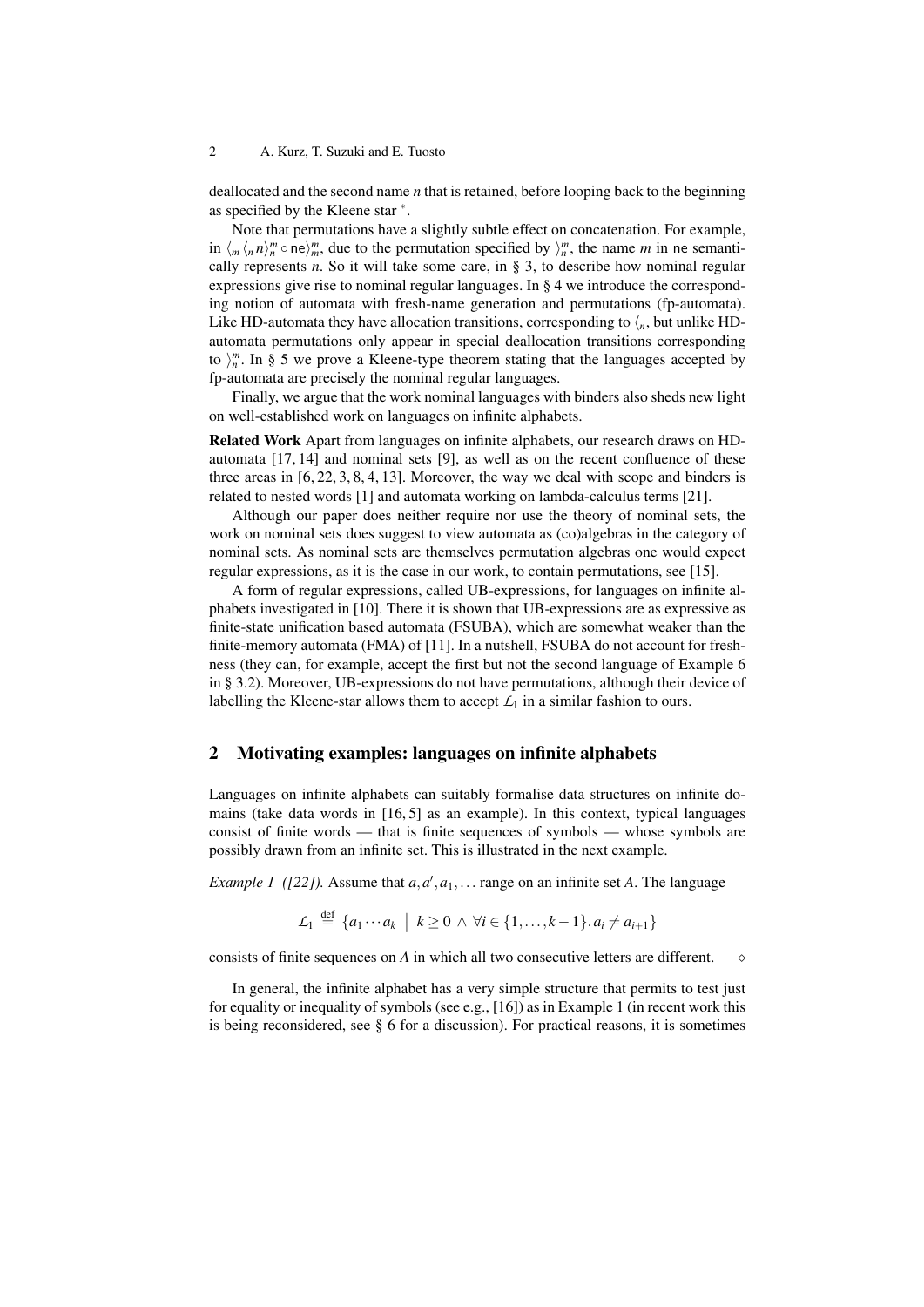convenient to consider words whose letters can be taken either from an infinite alphabet or from a disjoint finite set, as in Example 2.

The next example shows how languages on infinite alphabets could be used to represent computations where resources have to be acquired and released before their usage.

*Example 2.* Assume that  $a, a', a_1, \ldots$  range on an infinite set *A* while  $\alpha$  (for "acquire") and ρ ("for release") are two distinguished symbols not in *A*. The language

$$
\mathcal{L}_{\alpha\rho} \stackrel{\text{def}}{=} \alpha A^* \rho \cup \bigcup_{a \neq a'} \left\{ \alpha \underbrace{a \cdots a}_{i \geq 0 \text{ times}} \alpha a_1 \cdots a_j \rho \underbrace{a' \cdots a'}_{h \geq 0 \text{ times}} \rho \middle| j \geq 0 \land \forall 1 \leq r \leq j \ldots a_r \in \{a, a'\} \right\}
$$

represents the executions of a process that acquires, uses, and then releases either one or two resources.

# 3 Nominal regular expressions with permutations

In order to characterise languages on infinite alphabets, we extend regular expressions with name-abstraction and permutation. Let  $\mathcal{N}$  be an infinite set of names and  $\mathcal{S}$  a finite set of letters. We assume that  $\mathcal{N}$  and  $\mathcal{S}$  are disjoint. A *language on*  $\mathcal{N} \cup \mathcal{S}$  is a subset of (*N* ∪*S*) ∗ , namely a collection of *words on infinite alphabets*.

*The nominal regular expressions with permutations* (*p-NREs*) are given by

 $ne ::= I \mid 0 \mid n \mid s \mid ne+ne \mid ne \circ ne \mid ne^* \mid \langle_n ne \rangle_n^m$ 

where *1* denotes the singleton with the empty word,  $\theta$  denotes the empty language,  $n$ ranges over  $\mathcal{N}$ , *s* ranges over *S*; the operators +,  $\circ$ , and  $\mathcal{N}$  are as the classical operators of regular expressions, while  $\langle n^m \rangle_n^m$  is a binder. Note that the superscript *m* on the closing bracket is not bound unless it is the same as the subscript. Closed and bound occurrences of names are defined in the natural way and we call *closed* any p-NRE with no occurrence of free names.

Intuitively,  $\langle_{n}$ ne allocates a *fresh resource* within ne; as in nominal calculi, this is rendered by declaring a *fresh local name n*. Novel is here that  $\binom{m}{n}$  specifies a permutation when disposing the resource denoted by *n*, to the effect that to the right of  $\binom{m}{n}$  every syntactic occurrence of *m* is semantically read as *n*. One can think of *n* and *m* as registers whose contents are swapped when *n* is deallocated. To make this work, we assume that the superscript *m* on  $\}_{n=0}^{m}$  is in the syntactic scope of some  $\langle m$ . For example, the p-NRE  $\langle n \langle mnm \rangle_m^n n \rangle_n^n$  is acceptable while  $\langle n \langle mnm \rangle_m^n m \rangle_n^n$  is not, because the subexpression  $\langle mnm \rangle_m^l$  is not within a scope of a  $\langle l, \rangle$  and the rightmost *m* is outside of the scope of  $\langle m, \rangle_m^l$ 

We aim to contribute to a foundational theory of interactions based on nominal calculi. This requires to consider interactions with an *environment* that can be seen as a resource handler for requiring and releasing resources. In this respect, the role of the execution environment can be suitably represented using *contexts*. In our theory, contexts capture two fundamental notions: one notion is *the fresh name generation* (read the environment) and the other is *the permutation action* (change the environment). To generate a fresh local name, we have to know which names are already in the environment. And, to leave the permutation result, we must update the environment which could be different from the original environment.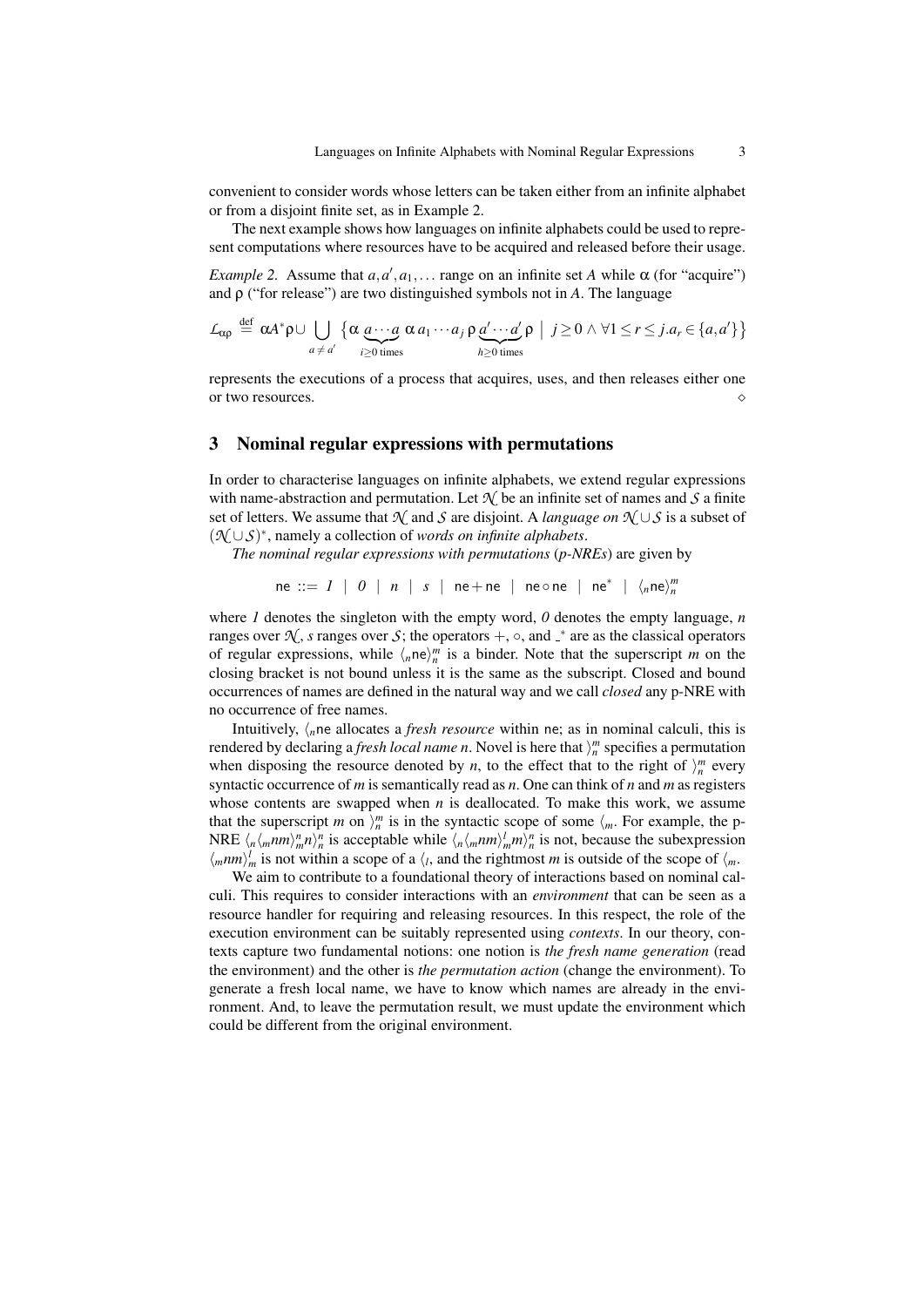Our contexts are finite lists of names in  $\mathcal{N}$ . For a p-NRE ne, we call a triple *L*  $\ddagger$ ne ‡ *R* an *expression-in-contexts*, where *L* and *R* are respectively called *pre-* and *postcontext*. Intuitively,  $L \ddagger$  ne  $\ddagger$  *R* is an expression ne that is interpreted in the pre-context *L* and modifies it to the post-context *R*.

#### 3.1 Preliminaries

Given a function *f*, the update  $f_{[a\rightarrow b]}$  extends  $dom(f)$  to  $dom(f) \cup \{a\}$  with  $f(a) = b$ ; ⊥ is the empty map. Let *L*, *M*, ... range over lists of  $\mathcal{N}$  and let *lth*(*L*) be the length of the list *L*. The empty list is denoted as []. For  $n \in \mathcal{N}$ , write  $n \# L$  (read "*n* is fresh for *L*,") when  $n \neq l$  for any element *l* in *L* and write *L*@*n* to be the list appending *n* to the tail of *L*. We consider only lists with no repeated elements. Given a list *L* we may abuse the notation and denote its underlying set by *L*.

The transposition of *n* and *m*, denoted by (*m n*), is the permutation that swaps *m* and *n* and is the identity on any other names. Given two lists of the same length *k*, say  $N = [n_1, \ldots, n_k]$  and  $M = [m_1, \ldots, m_k]$ , let  $N \triangleright M$  be the bijection from *N* to *M* such that

$$
N \triangleright M : n_i \mapsto m_i \qquad \text{for each } i \in \{1, \dots, k\}
$$

and define the bijection  $\pi_{[N \triangleright M]}$  on  $\mathcal{N}$  as

$$
\pi_{[N \triangleright M]}(x) \stackrel{\text{def}}{=} \begin{cases} N \triangleright M(x), & \text{if } x \in N \\ N \triangleleft M(x), & \text{if } x \in M \setminus N \\ x, & \text{if otherwise} \end{cases}
$$

where  $N \le M(x)$  is a function from  $M \setminus N$  to  $N \setminus M$  recursively defined as follows:

$$
N \triangleleft M(m_i) \stackrel{\text{def}}{=} \begin{cases} (N \triangleright M)^{-1} (m_i), & \text{if } (N \triangleright M)^{-1} (m_i) \not\in N \setminus M \\ N \triangleleft M(m_j), & \text{if } (N \triangleright M)^{-1} (m_i) = m_j \text{ for some } j \neq i \end{cases}
$$

For example, if  $M = [b, c, d]$  and  $N = [a, b, c]$ , we have  $\pi_{[N \triangleright M]}$  as follows:

| $\mathcal{N}$             | ...                       | x                         | ...                       | a                         | b                         | c                         | d                         |                           |                           |                           |                           |                           |                           |                           |                           |                           |                           |                           |                           |                           |                           |                           |                           |                           |                           |                           |                           |                           |                           |                           |                           |                           |
|---------------------------|---------------------------|---------------------------|---------------------------|---------------------------|---------------------------|---------------------------|---------------------------|---------------------------|---------------------------|---------------------------|---------------------------|---------------------------|---------------------------|---------------------------|---------------------------|---------------------------|---------------------------|---------------------------|---------------------------|---------------------------|---------------------------|---------------------------|---------------------------|---------------------------|---------------------------|---------------------------|---------------------------|---------------------------|---------------------------|---------------------------|---------------------------|---------------------------|
| $\sqrt{\pi_{[N \rhd M]}}$ | $\sqrt{\pi_{[N \rhd M]}}$ | $\sqrt{\pi_{[N \rhd M]}}$ | $\sqrt{\pi_{[N \rhd M]}}$ | $\sqrt{\pi_{[N \rhd M]}}$ | $\sqrt{\pi_{[N \rhd M]}}$ | $\sqrt{\pi_{[N \rhd M]}}$ | $\sqrt{\pi_{[N \rhd M]}}$ | $\sqrt{\pi_{[N \rhd M]}}$ | $\sqrt{\pi_{[N \rhd M]}}$ | $\sqrt{\pi_{[N \rhd M]}}$ | $\sqrt{\pi_{[N \rhd M]}}$ | $\sqrt{\pi_{[N \rhd M]}}$ | $\sqrt{\pi_{[N \rhd M]}}$ | $\sqrt{\pi_{[N \rhd M]}}$ | $\sqrt{\pi_{[N \rhd M]}}$ | $\sqrt{\pi_{[N \rhd M]}}$ | $\sqrt{\pi_{[N \rhd M]}}$ | $\sqrt{\pi_{[N \rhd M]}}$ | $\sqrt{\pi_{[N \rhd M]}}$ | $\sqrt{\pi_{[N \rhd M]}}$ | $\sqrt{\pi_{[N \rhd M]}}$ | $\sqrt{\pi_{[N \rhd M]}}$ | $\sqrt{\pi_{[N \rhd M]}}$ | $\sqrt{\pi_{[N \rhd M]}}$ | $\sqrt{\pi_{[N \rhd M]}}$ | $\sqrt{\pi_{[N \rhd M]}}$ | $\sqrt{\pi_{[N \rhd M]}}$ | $\sqrt{\pi_{[N \rhd M]}}$ | $\sqrt{\pi_{[N \rhd M]}}$ | $\sqrt{\pi_{[N \rhd M]}}$ | $\sqrt{\pi_{[N \rhd M]}}$ | $\sqrt{\pi_{[N \rhd M]}}$ |

where the target of *d* (defined by  $N \le M$ ) is traced by going backwards along  $\rightarrow$  and the dashed lines.

We define the action of a permutation  $\pi$  on p-NREs and on lists as follows. For a p-NRE ne, the permutation action of  $\pi$  on a p-NRE ne, denoted as  $\pi \cdot$  ne, is

1. 
$$
\pi \cdot I = I
$$
;  $\pi \cdot 0 = 0$ ;  $\pi \cdot n = \pi(n)$ ;  $\pi \cdot s = s$   
\n2.  $\pi \cdot (\text{ne}_1 + \text{ne}_2) = (\pi \cdot \text{ne}_1) + (\pi \cdot \text{ne}_2)$   
\n3.  $\pi \cdot (\text{ne}_1 \circ \text{ne}_2) = (\pi \cdot \text{ne}_1) \circ (\pi \cdot \text{ne}_2)$   
\n4.  $\pi \cdot (\text{ne}^*) = (\pi \cdot \text{ne})^*$   
\n5.  $\pi \cdot (\langle_n \text{ne}} \rangle_m^m) = \langle_{\pi(n)} (\pi \cdot \text{ne}) \rangle_{\pi(n)}^{\pi(m)}$ 

while, the permutation action of  $\pi$  on  $L = [l_1, \ldots, l_k]$  is  $\pi \cdot L = [\pi(l_1), \ldots, \pi(l_k)]$ .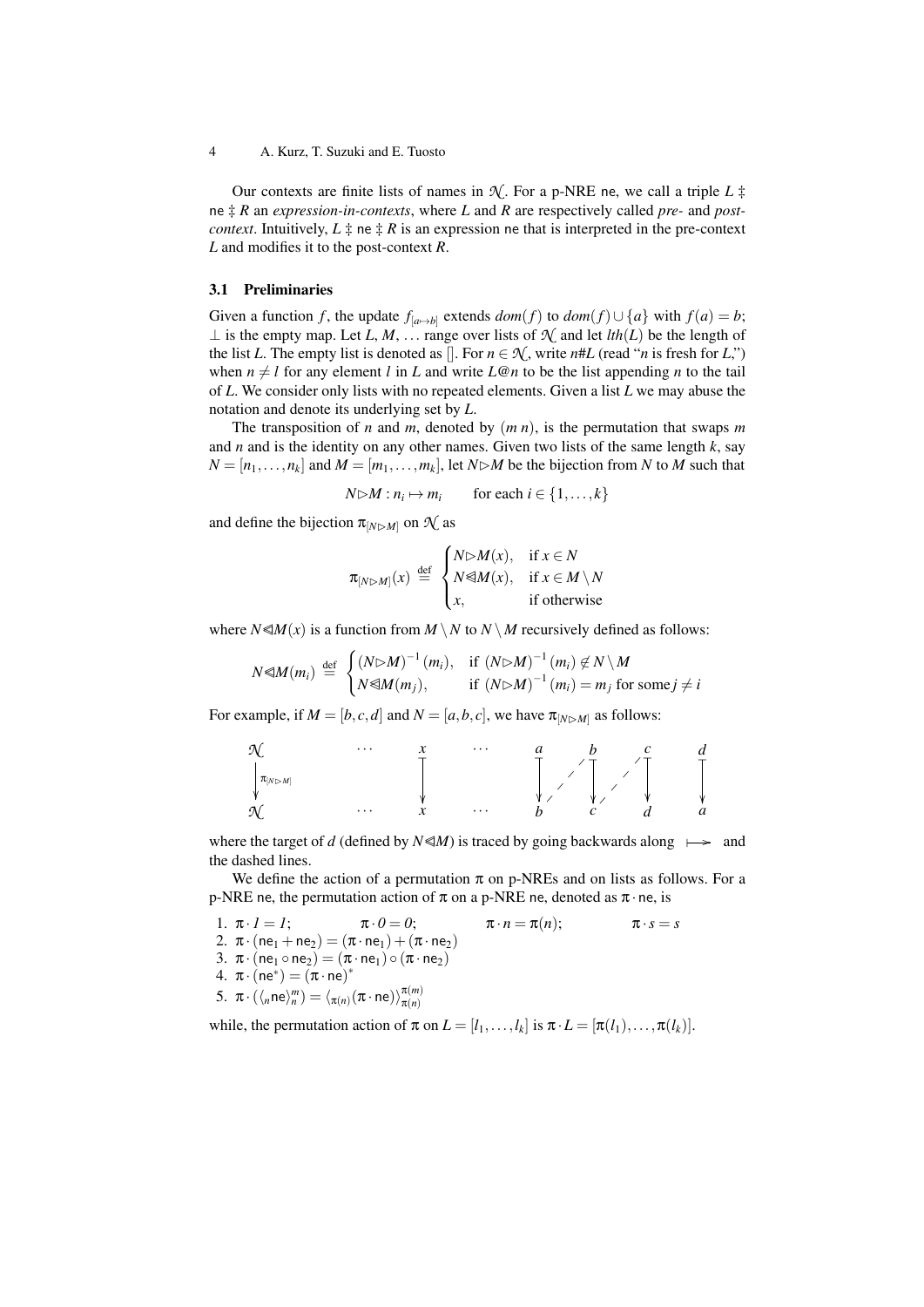#### 3.2 From p-NREs to languages on infinite alphabets

The interpretations of p-NREs depend on pre- and post-contexts, therefore we introduce the set of rules in Fig. 1.

| $L \ddagger n e_1 + n e_2 \ddagger R$ | $L \ddagger n e_1 \ddagger R$ | $L \ddagger n e_1 + n e_2 \ddagger R$ | $L \ddagger n e_1 \ddagger R$ | $L \ddagger n e_2 \ddagger R$ | $L \ddagger n e_2 \ddagger R$ | $L \ddagger n e_2 \ddagger R$ | $L \ddagger n e_2 \ddagger R$ | $L \ddagger n e_2 \ddagger R$ | $L \ddagger n e_2 \ddagger R$ | $L \ddagger n e_2 \ddagger R$ | $L \ddagger n e_2 \ddagger n e_2 \ddagger n e_2 \ddagger n e_2 \ddagger n e_2 \ddagger n e_2 \ddagger n e_2 \ddagger n e_2 \ddagger n e_2 \ddagger n e_2 \ddagger n e_2 \ddagger n e_2 \ddagger n e_2 \ddagger n e_2 \ddagger n e_2 \ddagger n e_2 \ddagger n e_2 \ddagger n e_2 \ddagger n e_2 \ddagger n e_2 \ddagger n e_2 \ddagger n e_2 \ddagger n e_2 \ddagger n e_2 \ddagger n e_2 \ddagger n e_2 \ddagger n e_2 \ddagger n e_2 \ddagger n e_2 \ddagger n e_2 \ddagger n e_2 \ddagger n e_2 \ddagger n e_2 \ddagger n e_2 \ddagger n e_2 \ddagger n e_2 \ddagger n e_2 \ddagger n e_2 \ddagger n e_2 \ddagger n e_2 \ddagger n e_2 \ddagger n e_2 \ddagger n e_2 \ddagger n e_2 \ddagger n e_2 \ddagger n e_2 \ddagger n e_2 \ddagger n e_2 \ddagger n e_2 \ddagger n e_2 \ddagger n e_2 \ddagger n e_2 \ddagger n e_2 \ddagger n e_2 \ddagger n e_2 \ddagger n e_2 \ddagger n e_2 \ddagger n e_2 \ddagger n e_2 \ddagger n e_2 \ddagger n e_2 \ddagger n e_2 \ddagger n e_2 \ddagger n e_2 \ddagger n e_2 \ddagger n e_2 \ddagger n e_2 \ddagger n e_2 \ddagger n e_2 \ddagger n e_2 \ddagger n e_2 \ddagger n e_2 \ddagger n e_2$ |
|---------------------------------------|-------------------------------|---------------------------------------|-------------------------------|-------------------------------|-------------------------------|-------------------------------|-------------------------------|-------------------------------|-------------------------------|-------------------------------|--------------------------------------------------------------------------------------------------------------------------------------------------------------------------------------------------------------------------------------------------------------------------------------------------------------------------------------------------------------------------------------------------------------------------------------------------------------------------------------------------------------------------------------------------------------------------------------------------------------------------------------------------------------------------------------------------------------------------------------------------------------------------------------------------------------------------------------------------------------------------------------------------------------------------------------------------------------------------------------------------------------------------------------------------------------------------------------------------------------------------------------------|
|---------------------------------------|-------------------------------|---------------------------------------|-------------------------------|-------------------------------|-------------------------------|-------------------------------|-------------------------------|-------------------------------|-------------------------------|-------------------------------|--------------------------------------------------------------------------------------------------------------------------------------------------------------------------------------------------------------------------------------------------------------------------------------------------------------------------------------------------------------------------------------------------------------------------------------------------------------------------------------------------------------------------------------------------------------------------------------------------------------------------------------------------------------------------------------------------------------------------------------------------------------------------------------------------------------------------------------------------------------------------------------------------------------------------------------------------------------------------------------------------------------------------------------------------------------------------------------------------------------------------------------------|



Given a closed p-NRE ne, we start applying the rules to the *expression-in-contexts*  $[$   $\ddagger$  ne  $\ddagger$   $\ddagger$ . In (\*) in Fig. 1, *k* is a natural number; if  $k = 0$ , the conclusion of the rule is  $\hat{L}$   $\ddagger$  *I*  $\ddagger$  *R*. Also, in  $(\hat{\diamond}_=)$  and  $(\hat{\diamond}_\neq)$ ,  $\star$  denotes a name fresh for *L* and for *R*.

Fact 1 *For any derivation of L*  $\ddagger$  ne'  $\ddagger$  *R from an expression-in-contexts*  $\left[ \right] \ddagger$  ne  $\ddagger$   $\left[ \right]$  *using the rules in Fig. 1 we have that*

- *there is a permutation* π *such that R* = π ·*L (and hence lth*(*L*) = *lth*(*R*)*)*
- *names in L are pairwise disjoint (and similarly for R)*

*Example 3.* Application of the rules in Fig. 1 to  $\langle m \langle n/m \rangle_n^m \langle n/m \rangle_n^n$  gives:

|                           | $\left[\right] \ddagger \left\langle m \langle_n m \rangle_n^m \langle_n n m \rangle_n^n \right\rangle_m^m \ddagger \left[\right]$<br>$[a] \ddagger \langle_n a \rangle_n^a \langle_n n a \rangle_n^n \ddagger [a]$ | the derivation tree is<br>read from top to bot-                                                             |     |
|---------------------------|---------------------------------------------------------------------------------------------------------------------------------------------------------------------------------------------------------------------|-------------------------------------------------------------------------------------------------------------|-----|
| $(\hat{\Diamond}_{\neq})$ | $[a] \ddagger \langle_n a \rangle_n^a \ddagger [a]$                                                                                                                                                                 | (ô)<br>$[a]$ $\ddagger \langle_n na \rangle_n^n$ $\ddagger [a]$<br>$[a, c]$ $\ddagger ca$ $\ddagger [a, c]$ | tom |
|                           | $[a,b]$ $\ddagger a \ddagger [b,a]$                                                                                                                                                                                 | $(\diamondsuit = )$                                                                                         |     |
|                           |                                                                                                                                                                                                                     | $[a, c] \ddagger a \ddagger [a, c]$<br>$[a, c] \ddagger c \ddagger [a, c]$                                  | (ဝ) |

Note that *b* and *c* are distinct from *a*, but *b* may be the same as *c* (Fact 1). Also, in the first step of the derivation, we can take *n* instead of *a* as a fresh name, yielding  $[n]$   $\neq \langle m n \rangle_m^n / \langle m mn \rangle_m^m \neq [n]$  as the conclusion.

By the rules of Fig. 1, there may be more than one *derivation tree for*  $\|\n\ddagger$  ne  $\ddagger$   $\|$  (one can choose either of the branches in a sum or unfold any number of times a Kleene-star). We associate a language to each derivation tree *T*. This is done by applying the rules in Fig. 2, starting from the leaves of *T* and going upwards to the root. Finally, we define *the language of* ne to be the union of the languages of all derivation trees for ne, and call such languages *nominal regular*.

To define the rules in Fig. 2, we extend the notation of expressions-in-contexts to languages and write e.g.,  $L \ddagger L$  (ne)  $\ddagger R$ . Rules (*1*), (*0*), (*n*) and (*s*) yield the natural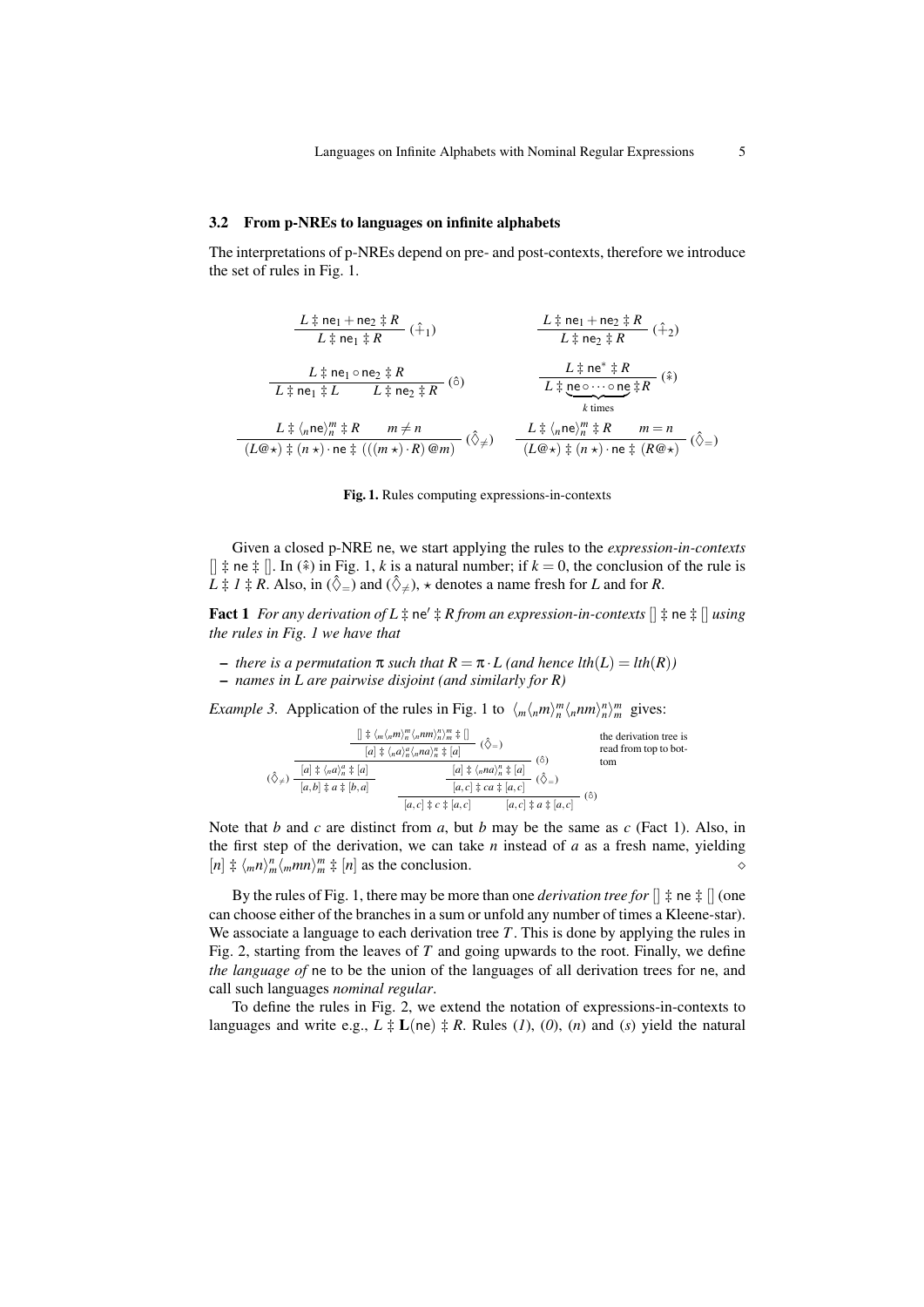$$
\frac{L \ddot{\pm} l \ddot{\pm} R}{L \ddot{\pm} \{\epsilon\} \ddot{\pm} R} (I) \qquad \frac{L \ddot{\pm} 0 \ddot{\pm} R}{L \ddot{\pm} 0 \ddot{\pm} R} (0) \qquad \frac{L \ddot{\pm} n \ddot{\pm} R}{L \ddot{\pm} \{n\} \ddot{\pm} R} (n) \qquad \frac{L \ddot{\pm} s \ddot{\pm} R}{L \ddot{\pm} \{s\} \ddot{\pm} R} (s)
$$
\n
$$
L \ddot{\pm} \text{L}(ne_1) \ddot{\pm} M \qquad M' \ddot{\pm} \text{L}(ne_2) \ddot{\pm} R
$$
\n
$$
L \ddot{\pm} \{w \circ (\pi_{[M' \triangleright M]} \cdot v) \mid w \in \text{L}(ne_1), v \in \text{L}(ne_2) \ddot{\pm} \left(\pi_{[M' \triangleright M]} \cdot R\right)} (5)
$$
\n
$$
\frac{(L@n) \ddot{\pm} \text{L}(ne) \ddot{\pm} (R@m)}{L \ddot{\pm} \{(n \star) \cdot w \mid \star \in \mathcal{R}, w \in \text{L}(ne) \text{ and } \star \# L \ddot{\pm} \left((n \star) \cdot R\right)} (5)
$$

Fig. 2. Rules computing languages

interpretation for basic expressions. Rule (č) deals with the concatenation of languages; note that, since permutations may change the post-context, it is necessary to rename everything by a permutation  $\pi_{[M'\rhd M]}$  before combining them (recall  $\pi_{[M'\rhd M]}$  from § 3.1). Also, the fact that the rule is applied on proof trees obtained by rules in Fig. 1 implies that  $lth(M') = lth(M)$ .

Rule ( $\check{\Diamond}$ ) deallocates *n*. If  $n \in R$ , then  $(n \star) \cdot R$  remembers the fresh name  $\star$  in the new post-context. This rule maintains the invariant that the set of names in the pre-context is in bijection to the set of names in the post-context.

For simplicity, in Fig. 2 we do not explicitly consider e.g., rules for the  $+$  operator; when such kind of nodes are reached, the computed language is just the language of the branch and similarly for the Kleene-star (cf. Example 5 below).

*Example 4.* Starting from the tree in Example 3, we calculate the language of the expression  $\langle m \langle n,m \rangle_n^m \langle n,nm \rangle_n^m \rangle_m^m$ 

| $[a,b] \ddagger a \ddagger [b,a]$<br>(a)                                                                                                                                                                                                                                                                                       | $[a, c] \ddagger c \ddagger [a, c]$<br>(c)<br>$[a, c] \ddagger \{c\} \ddagger [a, c]$<br>ſŏ | $[a, c] \ddagger a \ddagger [a, c]$<br>(a)<br>$[a, c] \ddagger \{a\} \ddagger \{a, c]$                                                              |  |  |
|--------------------------------------------------------------------------------------------------------------------------------------------------------------------------------------------------------------------------------------------------------------------------------------------------------------------------------|---------------------------------------------------------------------------------------------|-----------------------------------------------------------------------------------------------------------------------------------------------------|--|--|
| $\overline{[a,b] \ddagger \{a\} \ddagger [b,a]}$<br>$(\Diamond)$<br>$[a]$ $\ddagger$ { $(b \star_1) \cdot a \mid \star_1 \in \mathcal{N}, \star_1 \neq a$ } $\ddagger$ $\vdash_{1}$ ]                                                                                                                                          |                                                                                             | $[a, c] \ddagger \{ca\} \ddagger [a, c]$<br>$[a]$ $\ddagger$ { $(c \star_2) \cdot ca \mid \star_2 \in \mathcal{N}, \star_2 \neq a$ } $\ddagger$ [a] |  |  |
| $[a]$ $\ddagger$ {a   $\star_1 \in \mathcal{N}, \star_1 \neq a$ } $\ddagger$ [ $\star_1$ ]                                                                                                                                                                                                                                     |                                                                                             | $[a]$ $\ddagger \{ \star_2 a \mid \star_2 \in \mathcal{N}, \star_2 \neq a \}$ $\ddagger [a]$<br>(5)                                                 |  |  |
| $[a]$ $\ddagger$ { $a \circ ((a \star_1) \cdot \star_2 a)   \star_1, \star_2 \in \mathcal{N}, \star_1 \neq a, \star_2 \neq a$ } $\ddagger$ [ $\star_1$ ]<br>$[a]$ $\ddagger$ { $a \star_2 \star_1   \star_1, \star_2 \in \mathcal{N}, \star_1 \neq a, \star_2 \neq \star_1$ } $\ddagger$ [ $\star_1$ ]                         |                                                                                             |                                                                                                                                                     |  |  |
| $(\Diamond)$<br>$[\frac{1}{2} \{ (a \star_3) \cdot a \star_2 \star_1   \star_1, \star_2, \star_3 \in \mathcal{N}, \star_1 \neq a, \star_2 \neq \star_1 \} \ddagger]$<br>$[] \ddagger \{ \star_3 \star_2 \star_1   \star_1, \star_2, \star_3 \in \mathcal{N}, \star_1 \neq \star_3, \star_2 \neq \star_1 \} \ddagger \parallel$ |                                                                                             |                                                                                                                                                     |  |  |

(where the dashed lines are just simplifications of expressions) and we obtain that  $\mathbf{L}(\langle m \langle n,m \rangle_n^m \langle nnm \rangle_n^n)^m) \stackrel{\text{def}}{=} \{ acb \mid a,b,c \in \mathcal{N}, b \neq a \text{ and } c \neq b \}.$ 

Interestingly, the application of rule  $(\check{\Diamond})$  in the left branch of the above derivation corresponds to the deallocation of *m* (which yields the name *a*) and the contextual renaming of the content of *n* with the new name chosen for *n* (that is  $\star_1$ ) due to the permutation dictated by the subexpression  $\langle n,m \rangle_n^m$ . Instead, the application of  $(\check{\diamond})$  in the right branch, simply cuts out the last names of both the left and right contexts because the subexpression  $\langle nnm \rangle_n^n$  does not involve any permutation.

Example 5 below shows that the language  $L_1$  in Example 1 is nominal regular.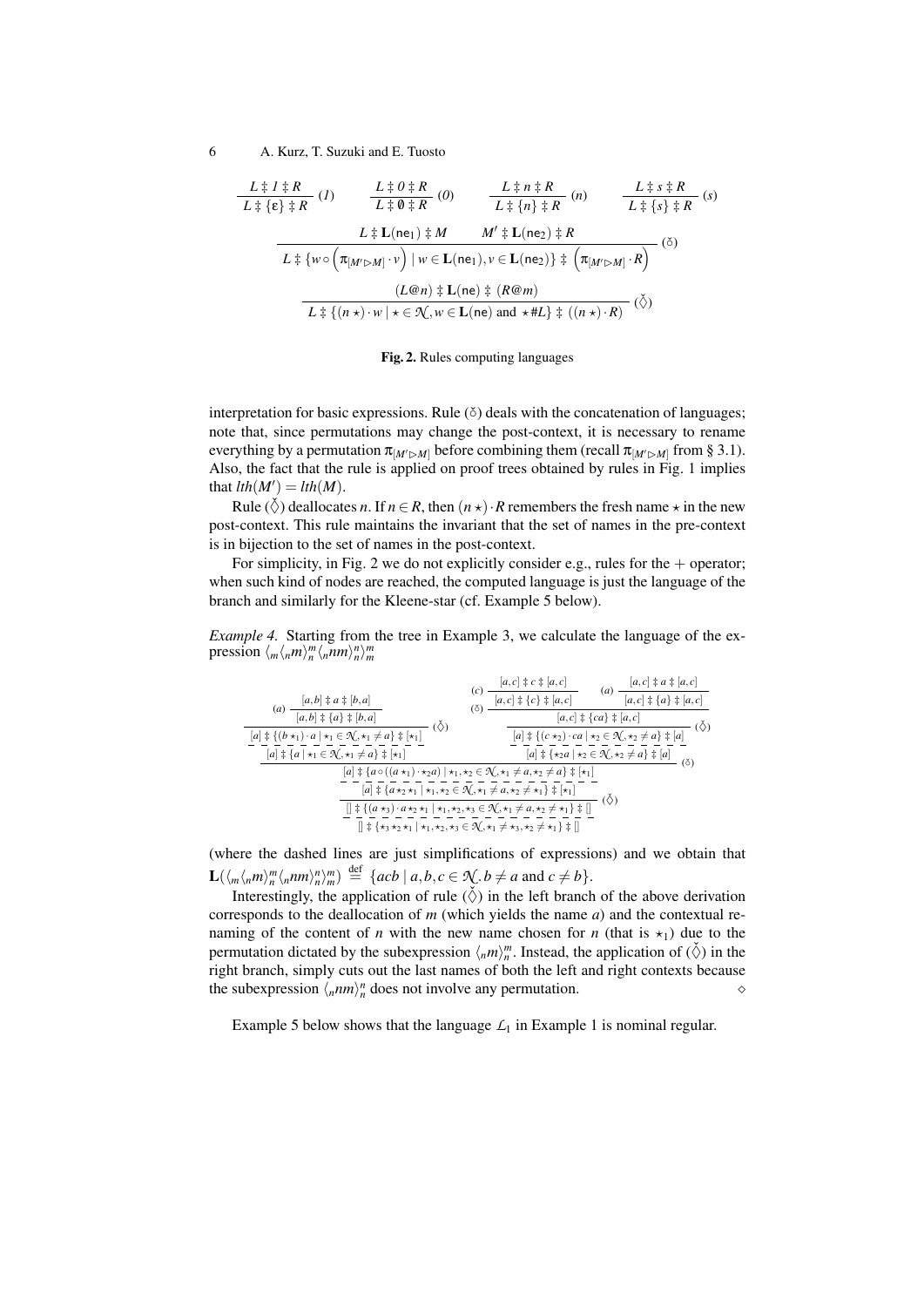*Example 5.* To show how the rules in Fig. 2 apply when the expressions contain a Kleene-star, we consider  $\langle m(\langle n/n \rangle_n^m)^* \rangle_m^m$  with the derivation tree corresponding to a threefold unfolding of the Kleene-star.



Generalising to a *k*-fold unfolding, we have the language  $L^k = \{a_1 \cdots a_k \mid a_1 \neq a_2 \}$  $a_0, \ldots, a_k \neq a_{k-1}$ } which yields

$$
\mathbf{L}(\langle m(\langle n,n \rangle_n^m)^* \rangle_m^m) \stackrel{\text{def}}{=} \bigcup_{k \in \mathbb{N}} L^k = \{a_1 \cdots a_k \mid \forall k \in \mathbb{N}, \forall i \in \{1, \ldots, k-1\}. a_i \neq a_{i+1}\} \quad \diamond
$$

We can also express the following languages taken from [11]. Note that the second is not quasi-regular in the sense of [11], that is, it cannot be accepted by FMAs.

*Example 6.* Define N 
$$
\stackrel{\text{def}}{=} \langle_n n \rangle_n^n
$$
. Note that  $\mathbf{L}(N) = \mathcal{N}$ . We have  
\n
$$
\mathbf{L}(\langle_n \mathsf{N}^* n \mathsf{N}^* n \rangle_n^n \mathsf{N}^*) = \{a_1 \cdots a_k \mid \exists i, j \in \mathbb{N} \leq i < j \leq k \& a_i = a_j\},
$$
\n
$$
\mathbf{L}(\langle_n \mathsf{N}^* n \rangle_n^n) = \{a_1 \cdots a_k \mid \forall i \in \mathbb{N} \leq i < k \Rightarrow a_i \neq a_k\}.
$$

The language  $\mathcal{L}_{\alpha\rho}$  in Example 2 is nominal regular as discussed in the next example.

*Example 7.* Calculations similar to those in Examples 4 and 5 can be done to show that the p-NRE  $\alpha\langle m((m^*\langle n(m+n)\rho\rangle_m^m m^*)+m^*)\rho\rangle_m^m$  (where  $\alpha, \rho \in S$ ) defines  $\mathcal{L}_{\alpha\rho}$ .

α*-conversion on p-NREs.* Permutations can be used to define α-conversion on p-NREs. Let *S* be a finite set of  $\mathcal{N}$  and let  $\pi_S$  be a bijection on  $\mathcal{N}$  which fixes each element in *S*. We say that  $L \ddagger \pi_L \cdot ne \ddagger R$  is an  $\alpha$ -conversion of an expression-in-contexts  $L \ddagger ne \ddagger R$ . For a p-NRE ne, ne' is an α-conversion of ne, if ne' is obtained by α-converting a subexpression of ne which appears in a derivation tree from  $[] \neq \mathsf{ne} \neq []$  using the rules Fig. 1 (taking care of unfolding Kleene-stars only once and of avoiding any renamings in name abstractions). For example, a p-NRE  $\langle m \langle n,m \rangle_n^m \langle n,m \rangle_n^n \rangle_m^m$  is  $\alpha$ -converted to  $\langle \frac{l}{m} \langle \frac{m}{m} \langle \frac{n}{m} \rangle \frac{l}{n} \rangle \frac{l}{l}.$ 

$$
(m n) \frac{\begin{array}{r} \left[a\right] \ddagger \left\langle \frac{a}{m} a \right\rangle_{m}^{a} \ddagger \left[a\right]}{\left[a\right] \ddagger \left\langle \frac{a}{m} a \right\rangle_{m}^{a} \ddagger \left[a\right]} \qquad \left[a\right] \ddagger \left\langle \frac{a}{m} a \right\rangle_{n}^{n} \ddagger \left[a\right]} \qquad \left(\hat{\circ}\right) \\ \frac{\begin{array}{r} \left[a\right] \ddagger \left\langle \frac{a}{m} a \right\rangle_{m}^{a} \left\langle \frac{a}{m} a \right\rangle_{n}^{a} \ddagger \left[a\right]}{\left[\frac{1}{m} \dagger \left\langle \frac{a}{m} a \right\rangle_{m}^{a} \left\langle \frac{a}{m} a \right\rangle_{n}^{n} \right] \frac{a}{m} \ddagger \left[\frac{a}{m} \right]} \qquad \left(\hat{\diamond}\right) \\ \frac{\begin{array}{r} \left[\frac{1}{m} \left\langle \frac{a}{m} a \right\rangle_{m}^{a} \left\langle \frac{a}{m} a \right\rangle_{m}^{n} \right] \frac{a}{m} \frac{a}{m} \end{array} \right]}{\left[\frac{1}{m} \left\langle \frac{a}{m} \left\langle \frac{a}{m} a \right\rangle_{m}^{a} \left\langle \frac{a}{m} a \right\rangle_{n}^{n} \right| \frac{a}{m} \left[\frac{a}{m} \right]} \qquad (1 \ a) \end{array}
$$

Proposition 1. α*-conversion on p-NREs is an equivalence relation on p-NREs.*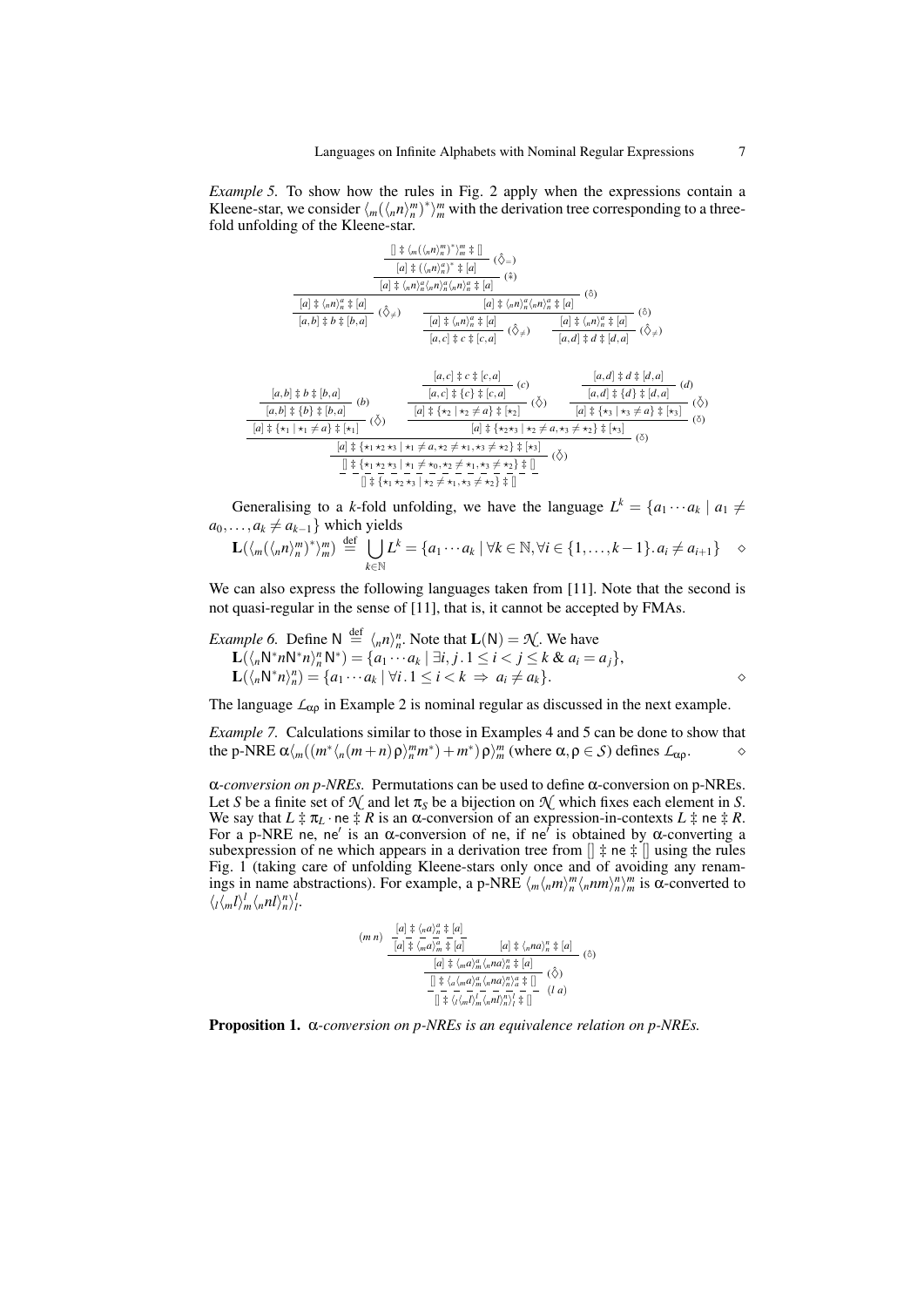**Theorem 1.** *For p-NREs* ne<sub>1</sub> *and* ne<sub>2</sub>, *if they are*  $\alpha$ -*equivalent, they define the same nominal regular languages, i.e.*  $L(ne_1) = L(ne_2)$ *.* 

The above results are due to the fact that a completely fresh name is always available when applying the rules  $(\hat{\Diamond}_{\neq})$  and  $(\hat{\Diamond}_{=})$  in Fig. 1

# 4 Automata with fresh-name generations and permutations

To handle *binders (fresh names)* and *permutations*, we extend *automata on binders over S* and  $\mathcal{N}_{fin}$  in [13]. Denote the set of natural numbers with N and define *i* as  $\{1,\ldots,i\}$ for each  $i \in \mathbb{N}$ .

The automata in Definition 1 below have a set (of states) *Q* and a map  $\|\cdot\|$  :  $Q \to \mathbb{N}$ which yield the *local registers of*  $q \in Q$  as  $||q||$ . Also, given  $q \in Q$ ,

$$
\mathfrak{L}(q) \stackrel{\text{def}}{=} \mathcal{S} \cup \underline{\|q\|} \cup \{\star\} \cup \{\circ_i | i \in \underline{\|q\|}\},
$$

is the set of possible labels of *q*.

Definition 1. *An* automaton with fresh-name generation and permutations over *S, an* fp-automaton *for short*, *is a tuple*  $H = \langle Q, q_0, F, tr \rangle$  *such that* 

- $-$  *Q* is a finite set (of states) equipped with a map  $\|\cdot\|$  :  $Q \to \mathbb{N}$
- $q_0 \in Q$  *is* the initial state *and*  $||q_0|| = 0$
- *−*  $F ⊆ Q$  *is the set of* final states *and*  $||q|| = 0$  *for each*  $q ∈ F$
- $\rho$   *for each*  $q \in Q$  *and*  $\alpha \in \mathcal{L}(q) \cup \{\varepsilon\}$ *, the set tr*(*q,α*) ⊂ *Q contains the successor* states *of q;* for all  $q' \in tr(q, \alpha)$ , the following conditions must hold:

$$
\alpha = \star \implies ||q'|| = ||q|| + 1
$$
  
\n
$$
\alpha = \circ_i \text{ for } i \in ||q|| \implies ||q'|| = ||q|| - 1
$$
  
\n
$$
\alpha \in S \cup ||q|| \text{ or } \alpha = \varepsilon \implies ||q'|| = ||q||
$$

*An fp-automaton is* deterministic, *if for each q*  $\in$  *Q and each label*  $\alpha \in \mathcal{L}(q)$ 

$$
\begin{cases} |tr(q, \varepsilon)| = 0, \\ |tr(q, \alpha)| = 1, \quad otherwise. \end{cases}
$$

*Finally,* the *i*-th layer of *H is the subset*  $Q^i \stackrel{\text{def}}{=} \{q \in Q \mid ||q|| = i\}$  *of*  $Q$ .

In an fp-automaton, the *i*-th layer is connected only by  $\star$  to the  $(i + 1)$ -th layer, and only by  $\{\circlearrowleft_j | j \in i\}$  to the  $(i-1)$ -th layer. Note that the *i*-th layer forms an automaton over  $\mathcal{S} \cup \mathcal{U} \{\varepsilon\}$  in the classical sense. Note that each state on the 0-th layer cannot have any  $\circ$  transition, by definition; similarly, states in the highest layer cannot have  $\star$ -transitions. For a technical reason, we assume every fp-automaton is accessible in the usual sense.

Hereafter we fix an fp-automaton as  $H = \langle Q, q_0, F, tr \rangle$ . A *configuration* of *H* is a triple  $\langle q, w, \sigma \rangle$  consisting of a state *q*, a map  $\sigma: ||q|| \to \mathcal{N}$  assigning names to the local registers in *q* and a word *w*. The following definition is almost the same as the one in [13]. The only exceptions are  $\star$ -transitions and  $\circlearrowleft_i$ -transitions.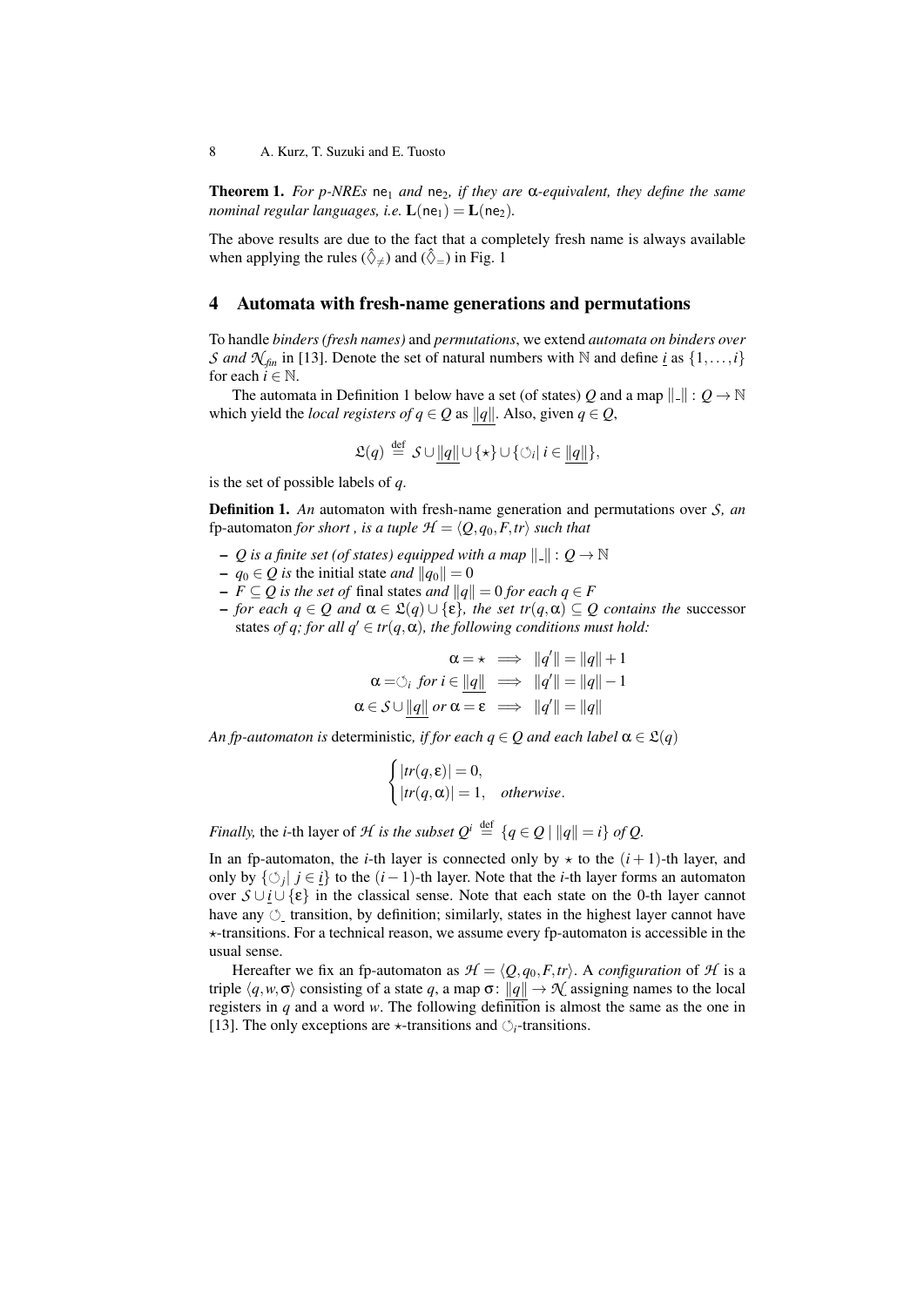**Definition 2.** *Given*  $q, q' \in Q$  *and two configurations*  $t = \langle q, w, \sigma \rangle$  *and*  $t' = \langle q', w', \sigma' \rangle$ ,  $an fp$ -*automaton*  $H$  moves from  $t$  to  $t'$  (written  $t \stackrel{\mathcal{H}}{\rightarrow} t'$ ) if there is  $\alpha \in \mathfrak{L}(q) \cup \{\epsilon\}$  such *that*  $q' \in tr(q, \alpha)$  *and* 

$$
\begin{cases}\n\alpha \in ||q||, & w = \sigma(\alpha) \ w' \text{ and } \sigma' = \sigma \\
\alpha \in S, & w = \alpha \ w' \text{ and } \sigma' = \sigma \\
\alpha = \varepsilon, & w = w' \text{ and } \sigma' = \sigma \\
\alpha = \varkappa, & w = w', n \in \mathcal{N} \setminus Im(\sigma) \text{ and } \sigma' = \sigma_{[||q'|| \to n]} \\
\alpha = \circlearrowleft_i, & w = w' \text{ and } \sigma' = (\sigma \cdot (||q|| i))_{\|q'\|}\n\end{cases}
$$

*where*  $(\sigma \cdot (\|q\| \ i))_{\|\underline{q'}\|}$  is the restriction on  $\|\underline{q'}\|$  of the function  $\sigma \cdot (\|q\| \ i)$ , i.e.  $\sigma$  per*muted by* ( $||q||$  *i*). A configuration  $\langle q, w, \sigma \rangle$  *is* initial *if*  $q = q_0$ *, w is a word and*  $\sigma = \bot$ *, and it is* accepting *if*  $q \in F$ *,*  $w = \varepsilon$  *and*  $\sigma = \bot$ *.* 

*The set reach* $H$  (*t*) *of states reached by*  $H$  *from the configuration t is defined as* 

$$
reach_{\mathcal{H}}(t) \stackrel{\text{def}}{=} \begin{cases} \{q\} & \text{if } t = \langle q, \varepsilon, \sigma \rangle \\ \bigcup_{t \stackrel{\mathcal{H}}{ \to t'}} reach_{\mathcal{H}}(t') & otherwise \end{cases}
$$

*A* run of *H* on a word *w is a sequence of moves of H from*  $\langle q_0, w, \perp \rangle$ *.* 

Intuitively, ? means "generate a *fresh* name" and store it in the highest register. Transitions labelled by  $\circlearrowleft_i$  are meant to permute the value in highest register with the one in the *i*-th register and dispose the highest register. The  $\star$  and  $\circlearrowleft_i$  transitions are performed independently of the word *w* and introduce some non-determinism even to deterministic fp-automata.

Definition 3. *The fp-automaton H* accepts*, or* recognises*, a word w on S* ∪ *N when F* ∩ *reach*<sub>H</sub> ( $\langle q_0, w, \perp \rangle$ )  $\neq$  **0**. The language of  $H$  is the set  $\mathcal{L}_H$  of words accepted by  $H$ .

*Example 8.* The fp-automaton below



accepts the language  $\mathbf{L}(\langle m \langle n m \rangle_n^m \langle n n m \rangle_n^n)^m$ , see Examples 3 and 4.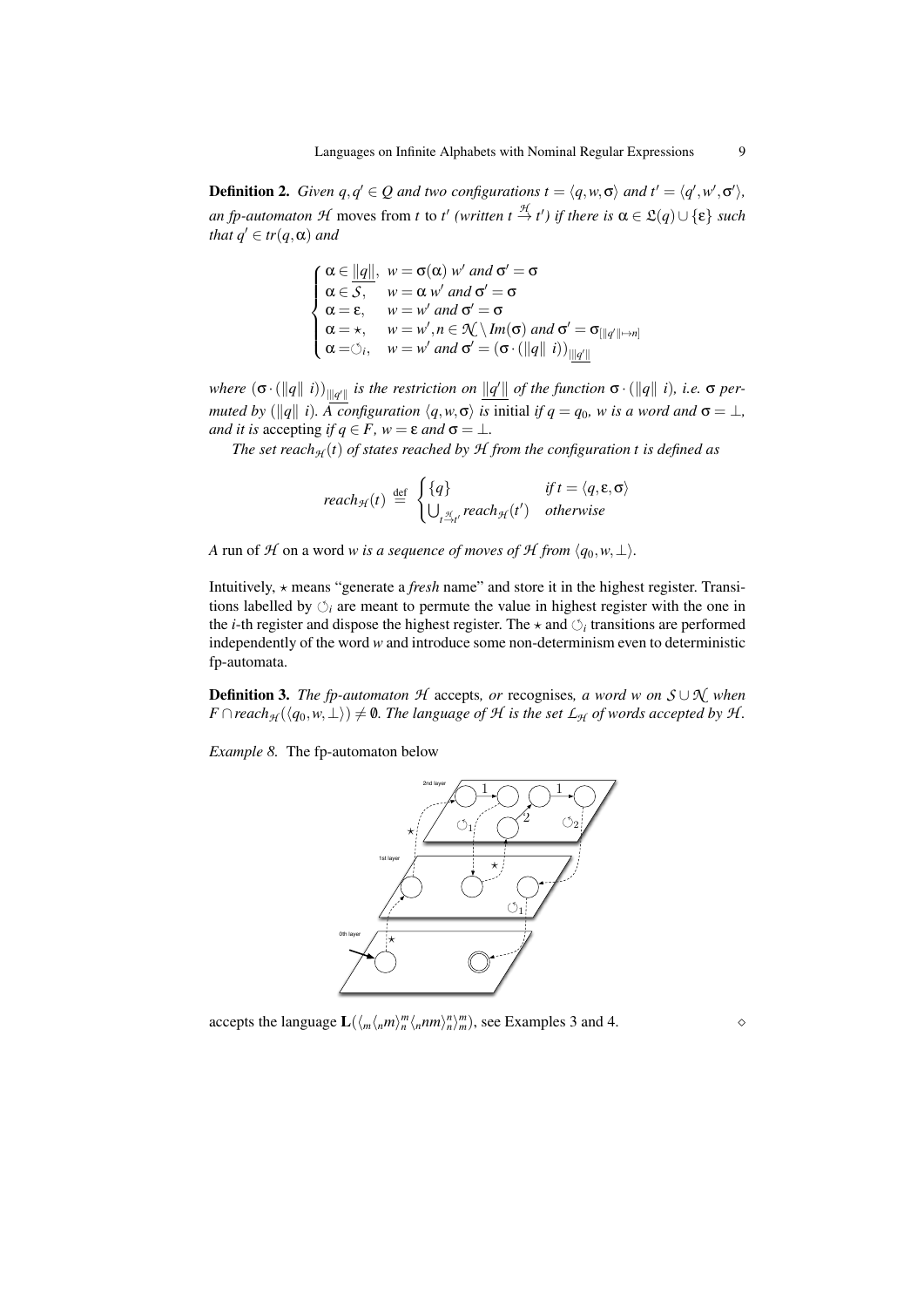## 5 A Kleene Theorem

We show a Kleene theorem for nominal regular languages: Every nominal regular language is recognised by an fp-automaton (Theorem 2) and, vice versa, every language accepted by an fp-automaton is nominal regular (Theorems 3 and 4).

The interpretation of p-NREs via the rules of Fig. 1 has to be extended to expressionsin-contexts and to *languages-in-contexts*. For example, for  $[a] \neq \langle_n n \rangle_n^a \langle_n n \rangle_n^a \neq [a]$ , the language-in-contexts is  $[a]$   $\ddagger$   $\{cd \mid \forall c \neq a, \forall d \neq c\}$   $\ddagger$   $[a]$ .

## 5.1 From p-NREs to fp-automata

Given a p-NRE ne, we shall inductively construct an fp-automaton:

Theorem 2. *Given a p-NRE* ne*, there exists an fp-automaton H which accepts the nominal language*  $L(ne)$ *, i.e.*  $L(ne) = L<sub>H</sub>$ *.* 

As seen in § 3, our expressions are *context-dependent* and the contexts are *dynamic*. Similarly, we construct automata-in-contexts  $L \ddagger H \ddagger R$ , that is generalised fp-automata where initial and final states may have  $lth(L) = lth(M)$  registers equipped with a function η mapping the *h*-th register of the initial state to the *h*-th name of *L*. Abusing notation, we let  $H$  to range over automata-in-contexts.

*Base cases.* Let  $L \ddagger$  ne  $\ddagger$  *R* be an expression-in-contexts. By Fact 1, we can assume that *L* and *R* have the same elements (hence  $lth(L) = lth(R)$ ). Since *L* and *R* are in general non-empty, we equip fp-automata with a function  $η$  that maps the local registers of the initial state to names (in *L*).

When  $ne = 1$  or  $ne = 0$ , we define

$$
\mathcal{H}_{\{1\}} = \langle Q, q_0, tr, F, \eta \rangle \text{ as follows:}
$$
\n
$$
- Q \stackrel{\text{def}}{=} \{q_0\} \text{ with } ||q_0|| = lth(L);
$$
\n
$$
- tr(q_0, \alpha) \stackrel{\text{def}}{=} 0 \text{ for each } \alpha \in \mathfrak{L}(q_0);
$$
\n
$$
- F \stackrel{\text{def}}{=} \{q_0\};
$$
\n
$$
- \eta(k) \stackrel{\text{def}}{=} l_k, \text{ for each } k \in \{1, ..., lth(L)\}.
$$
\n
$$
\left|\begin{array}{c} \mathcal{H}_{\{0\}} = \langle Q, q_0, tr, F, \eta \rangle \text{ as follows:} \\ - Q \stackrel{\text{def}}{=} \{q_0\} \text{ with } ||q_0|| = lth(L); \\ - tr(q_0, \alpha) \stackrel{\text{def}}{=} 0 \text{ for each } \alpha \in \mathfrak{L}(q_0); \\ - F \stackrel{\text{def}}{=} 0; \\ - \eta(k) \stackrel{\text{def}}{=} l_k \text{ for each } k \in \{1, ..., lth(L)\}.
$$

When ne = *n*, we let  $\mathcal{H}_{ln} = \langle Q, q_0, tr, F, \eta \rangle$  as follows:

$$
Q \stackrel{\text{def}}{=} \{q_0, q_1\} \text{ with } \|q_0\| = \text{lth}(L) \text{ and } \|q_1\| = \text{lth}(L);
$$
\n
$$
= tr(q_0, \alpha) \stackrel{\text{def}}{=} \begin{cases} \{q_1\} & \alpha = k \text{ and } l_k = n \\ \emptyset & \text{otherwise} \end{cases} \text{ and } tr(q_1, \alpha) \stackrel{\text{def}}{=} \emptyset \text{ for each } \alpha \in \mathfrak{L}(q_1);
$$
\n
$$
= F \stackrel{\text{def}}{=} \{q_1\}; \qquad \qquad \eta(k) \stackrel{\text{def}}{=} l_k \text{ for each } k \in \{1, \dots, \text{lth}(L)\}.
$$

When ne = *s*, we let  $H_{s} = \langle Q, q_0, tr, F, \eta \rangle$  as follows:

$$
Q \stackrel{\text{def}}{=} \{q_0, q_1\} \text{ with } \|q_0\| = \text{Ith}(L) \text{ and } \|q_1\| = \text{Ith}(L);
$$
  
\n
$$
= \text{tr}(q_0, \alpha) \stackrel{\text{def}}{=} \begin{cases} \{q_1\} & \alpha = s \\ \emptyset & \text{otherwise} \end{cases} \text{ and } \text{tr}(q_1, \alpha) \stackrel{\text{def}}{=} \emptyset \text{ for each } \alpha \in \mathfrak{L}(q_1);
$$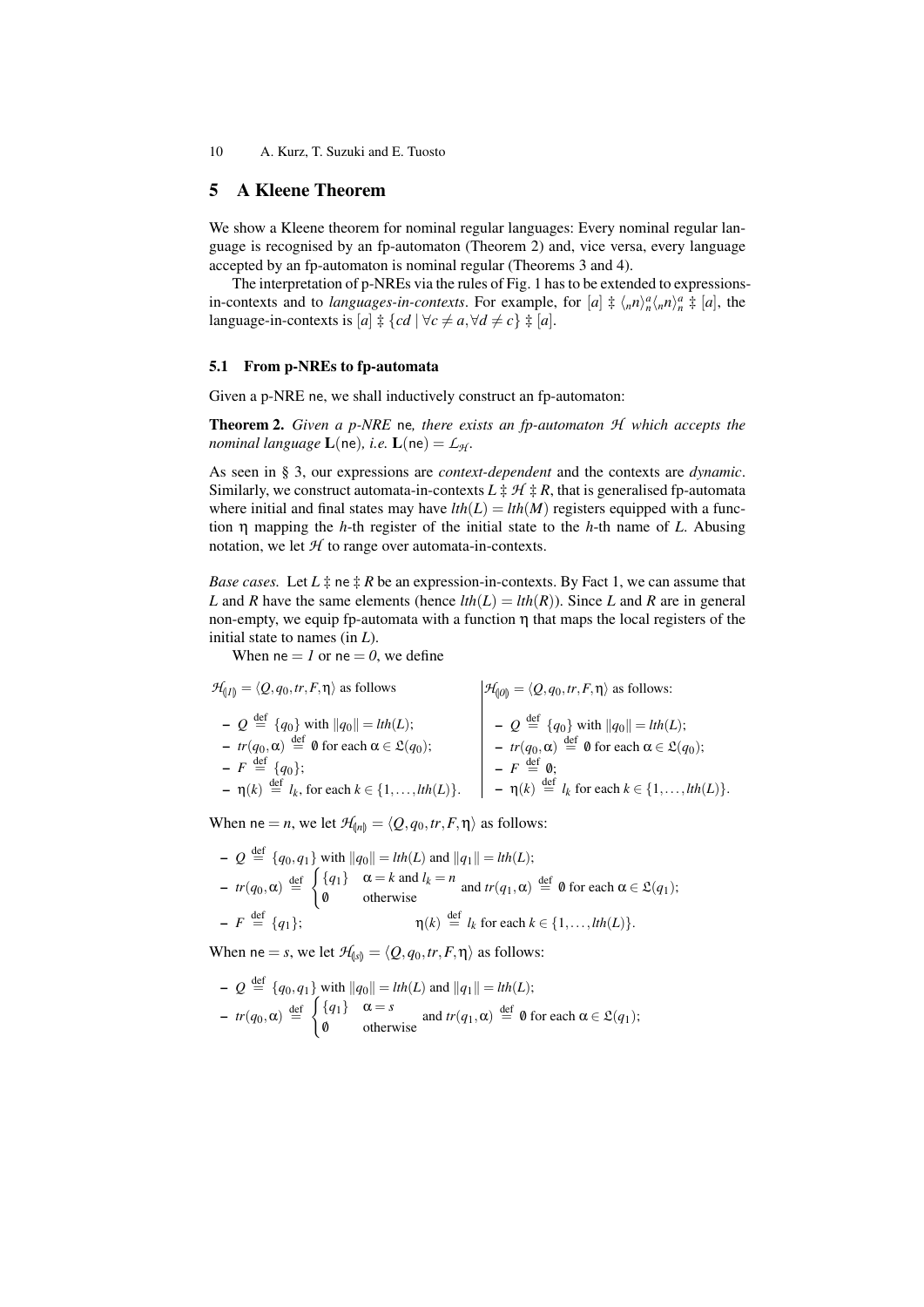Languages on Infinite Alphabets with Nominal Regular Expressions 11

$$
- F \stackrel{\text{def}}{=} \{q_1\}; \qquad \eta(k) \stackrel{\text{def}}{=} l_k \text{ for each } k \in \{1, \ldots, \text{lth}(L)\}.
$$

**Proposition 2.** *The automata-in-contexts*  $L \ddagger \mathcal{H}_{(1)} \ddagger R$ ,  $L \ddagger \mathcal{H}_{(0)} \ddagger R$ ,  $L \ddagger \mathcal{H}_{(n)} \ddagger R$  and  $L \ddagger H_{\text{(s)}} \ddagger R$  *accept the languages-in-contexts*  $L \ddagger {\epsilon} \ddagger \epsilon + R$ ,  $L \ddagger 0 \ddagger R$ ,  $L \ddagger {n} \ddagger R$  *and*  $L \ddagger \{s\} \ddagger R$ , respectively. Furthermore, for every final state q in  $L \ddagger H_{(1)} \ddagger R$ ,  $L \ddagger H_{(0)} \ddagger R$ *R, L*  $\sharp$  *H*<sub>(*n*)</sub></sub>  $\sharp$  *R* and *L*  $\sharp$  *H*<sub>(*s*)</sub></sub>  $\sharp$  *R, we have*  $||q|| = lth(R)$ *.* 

For automata-in-contexts we consider configurations and runs as in Definition 2, with the exception that the  $\eta$  in the initial and final configurations  $\langle q, w, \eta \rangle$  takes into account the names in the pre- and post-contexts.

*Example 9.* The automaton-in-contexts  $[m,n] \ddagger \mathcal{H}_{[n]} \ddagger [n,m]$  below



is constructed from  $[m,n] \neq n \neq [n,m]$ 

*Union.* Let  $L \ddagger \mathcal{H}_{\text{(ne)}} \ddagger R$  and  $L \ddagger \mathcal{H}_{\text{(ne)}} \ddagger R$  be automata-in-contexts, where  $\mathcal{H}_{\text{(ne)}}$  $\langle Q_1, q_{1,0}, tr_1, F_1, \eta_1 \rangle$  and  $\mathcal{H}_{\langle \text{Ine}_2 \rangle} = \langle Q_2, q_{2,0}, tr_2, F_2, \eta_2 \rangle$  for the corresponding expressionsin-contexts  $L \ddagger$  ne<sub>1</sub>  $\ddagger$  *R* and  $L \ddagger$  ne<sub>2</sub>  $\ddagger$  *R*. Therefore,  $\eta_1$  and  $\eta_2$  are identical. Then, we let  $\mathcal{H}_{\text{(ne}_1+\text{ne}_2)} = \langle Q^+, q^+_0, tr^+, F^+, \eta^+ \rangle$  as follows:

$$
Q^+ \stackrel{\text{def}}{=} \{q_0^+\} \uplus Q_1 \uplus Q_2 \text{ with } \|q_0^+\| = \text{Ith}(L);
$$
\n
$$
- \text{tr}^+(q_0^+, \alpha) \stackrel{\text{def}}{=} \begin{cases} \{q_1, q_2, 0\} & \alpha = \varepsilon \\ \emptyset & \text{otherwise} \end{cases} \text{ and the others are the same as before;}
$$
\n
$$
- \text{tr}^+ \stackrel{\text{def}}{=} F_1 \uplus F_2; \qquad \eta \stackrel{\text{def}}{=} \eta_1 \ (= \eta_2).
$$

**Proposition 3.** The automaton-in-contexts  $L \ddagger \mathcal{H}_{\text{(ne}_1 + \text{ne}_2)} \ddagger R$  accepts the language-in*contexts*  $L \ddagger L(ne_1 + ne_2) \ddagger R$ . Furthermore, for each final state q in  $L \ddagger H_{(ne_1 + ne_2)} \ddagger R$ , *we have*  $||q|| = lth(R)$ *.* 

*Concatenation.* By the context calculus of Fig. 1, the post-context of the first expression must be the same as the pre-context of the second expression. Let  $L \ddagger \mathcal{H}_{\text{then}} \ddagger L$  and  $L \ddagger \mathcal{H}_{(\text{ne}_1)} \ddagger R$  be automata-in-contexts with  $\mathcal{H}_{(\text{ne}_1)} = \langle Q_1, q_{1,0}, tr_1, F_1, \eta_1 \rangle$  and  $\mathcal{H}_{(\text{ne}_2)} = \langle Q_1, q_{1,0}, tr_1, F_1, \eta_1 \rangle$  $\langle Q_2, q_{2,0}, tr_2, F_2, \eta_2 \rangle$ , and  $L \ddagger$  ne<sub>1</sub>  $\ddagger L$  and  $L \ddagger$  ne<sub>2</sub>  $\ddagger R$  the corresponding expressions-incontexts. By the definition of the context calculus, the post-context of the first expression must be the same as the pre-context of the second expression. We let  $\mathcal{H}_{\text{(ne-one-)}}$  $\langle Q^{\circ}, q_0^{\circ}, tr^{\circ}, F^{\circ}, \eta^{\circ} \rangle$  as follows:

$$
- Q^{\circ} \stackrel{\text{def}}{=} Q_1 \uplus Q_2; \qquad q_0^{\circ} \stackrel{\text{def}}{=} q_{1,0}; \qquad F^{\circ} \stackrel{\text{def}}{=} F_2; \qquad \eta^{\circ} \stackrel{\text{def}}{=} \eta_1;
$$
  

$$
- tr^{\circ}(q, \alpha) \stackrel{\text{def}}{=} \begin{cases} tr_1(q, \alpha) \cup \{q_{2,0}\} & q \in F_1 \text{ and } \alpha = \varepsilon \\ tr_1(q, \alpha) & q \in Q_1 \text{ and either } q \notin F_1 \text{ or } \alpha \neq \varepsilon. \\ tr_2(q, \alpha) & q \in Q_2 \end{cases}
$$

**Proposition 4.** *The automaton-in-contexts*  $L \ddagger \mathcal{H}_{\text{(ne<sub>1</sub> ∘ne<sub>2</sub>)}} \ddagger R$  accepts the language-in*contexts*  $L \ddagger L$ (ne<sub>1</sub> ∘ ne<sub>2</sub>)  $\ddagger R$ *. Furthermore, for each final state q in*  $L \ddagger H$ <sub>(ne<sub>1</sub> ⋅ ne<sub>2</sub>)  $\ddagger R$ *,*</sub> *we have*  $||q|| = lth(R)$ *.*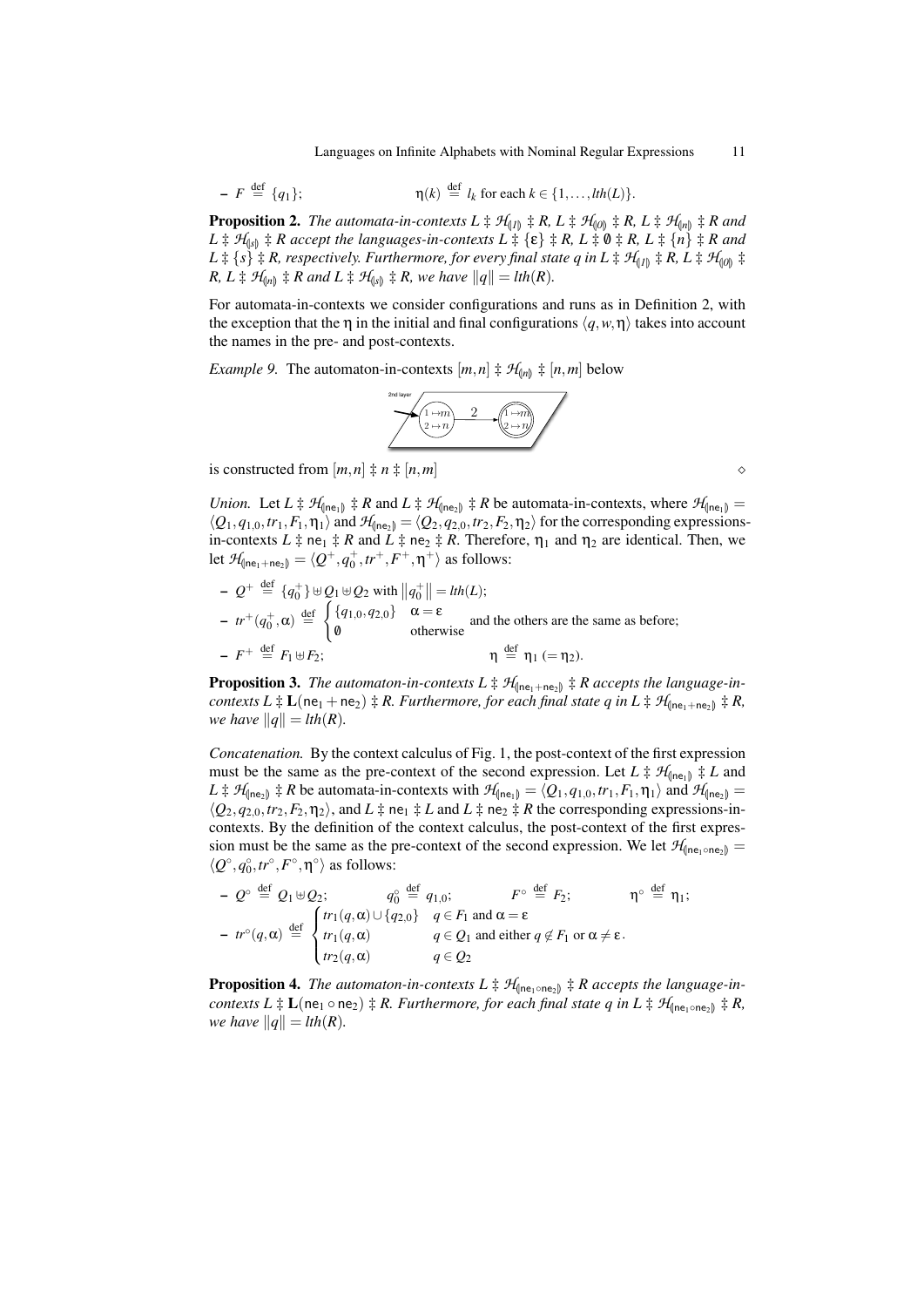*Name-abstraction.* Let  $(L@n) \nightharpoonup H_{\text{(ne)}} \nightharpoonup (R@m)$  be an automaton-in-contexts, where  $\mathcal{H}_{(\text{ne})} = \langle Q, q_0, tr, F, \eta \rangle$ , and  $(L@n) \ddagger$  ne  $\ddagger$   $(R@m)$  the expression-in-contexts. We let  $\mathcal{H}_{\llbracket \langle n \mathbf{ne} \rangle_n^m \rrbracket} = \langle \mathcal{Q}^{\lozenge}, q_0^{\lozenge} \rangle$  $_0^\diamondsuit$ ,  $tr^\diamondsuit$ ,  $F^\diamondsuit$ ,  $\eta^\diamondsuit\rangle$  as follows:

$$
Q^{\Diamond} \stackrel{\text{def}}{=} Q \uplus \{q_s, q_t\} \text{ with } \|q_s\| = \text{I}th(L) \text{ and } \|q_t\| = \text{I}th(L);
$$
\n
$$
- q_0^{\Diamond} \stackrel{\text{def}}{=} q_s; \qquad F^{\Diamond} \stackrel{\text{def}}{=} \{q_t\}; \qquad \eta^{\Diamond} \stackrel{\text{def}}{=} \eta;
$$
\n
$$
- tr^{\Diamond} (q, \alpha) \stackrel{\text{def}}{=} \begin{cases} \{q_0\} & q = q_s \text{ and } \alpha = \star \\ 0 & q = q_s \text{ and } \alpha \neq \star \\ q = q_t \\ \{q_t\} & q \in F \text{ and } \alpha = \circlearrowleft_k \text{ for } k \text{ with } r_k = n \\ q \in F \text{ and } \alpha = \circlearrowleft_k \text{ for } k \text{ with } r_k \neq n \end{cases}
$$

where  $(R@m) = [r_1, \ldots, r_{lth(R)+1}]$  (so  $r_{lth(R)+1} = m$ ).

**Proposition 5.** *The automaton-in-contexts*  $L \ddagger \mathcal{H}_{(\langle n)e \rangle_m^m} \ddagger R$  *recognises the language-*<br>in expressive  $L \ddagger L (\langle ne \rangle_m^m) \ddagger R$  *Eurthermana for the final state a in L*  $\ddagger d$  $\lim_{m \to \infty} \lim_{m \to \infty} L^{\infty}(\ln \mathbf{e})^m = \lim_{m \to \infty} R$ . Furthermore, for the final state  $q_t$  in  $L \neq \mathcal{H}_{(\ln \mathbf{e})^m} \neq R$ , *we have*  $||q_t|| = lth(R)$ *.* 

*Example 10.* For  $[m, n] \neq \mathcal{H}_{[n]} \neq [n, m]$ , the fp-automaton below



is constructed according to the name-abstraction in contexts  $[m] \ddagger \mathcal{H}_{(\langle_n n \rangle_n^m)} \ddagger [m]$ .

*Kleene star.* For an automaton-in-contexts  $L \ddagger H_{\text{(ne)}} \ddagger R$  with  $H_{\text{(ne)}} = \langle Q, q_0, tr, F, \eta \rangle$ and the expression-in-contexts  $L \ddagger$  ne  $\ddagger$  *R*, let  $\mathcal{H}_{(\text{ne}^*)} = \langle Q^*, q_0^*, tr^*, F^*, \eta^* \rangle$  as follows:

$$
- Q^* \stackrel{\text{def}}{=} Q; \quad q_0^* \stackrel{\text{def}}{=} q_0; \quad F^* \stackrel{\text{def}}{=} \{q_0^*\}; \quad \eta^* \stackrel{\text{def}}{=} \eta;
$$
  

$$
- tr^*(q, \alpha) \stackrel{\text{def}}{=} \begin{cases} tr(q, \alpha) \cup \{q_0^*\} & q \in F \text{ and } \alpha = \varepsilon \\ tr(q, \alpha) & \text{otherwise} \end{cases}
$$

**Proposition 6.** The automaton-in-contexts  $L \ddagger \mathcal{H}_{\text{fne}^*}$   $\ddagger$  *R* recognises the language-in*contexts*  $L \ddagger L(ne^*) \ddagger R$ . Furthermore, for the final state  $q_0$  in  $L \ddagger H_{(ne^*)} \ddagger R$ , we have  $||q_0|| = lth(R)$ .

*Example 11.* For  $[m] \ddagger \mathcal{H}_{(\langle_n n \rangle_n^m)} \ddagger [m]$ , the fp-automaton

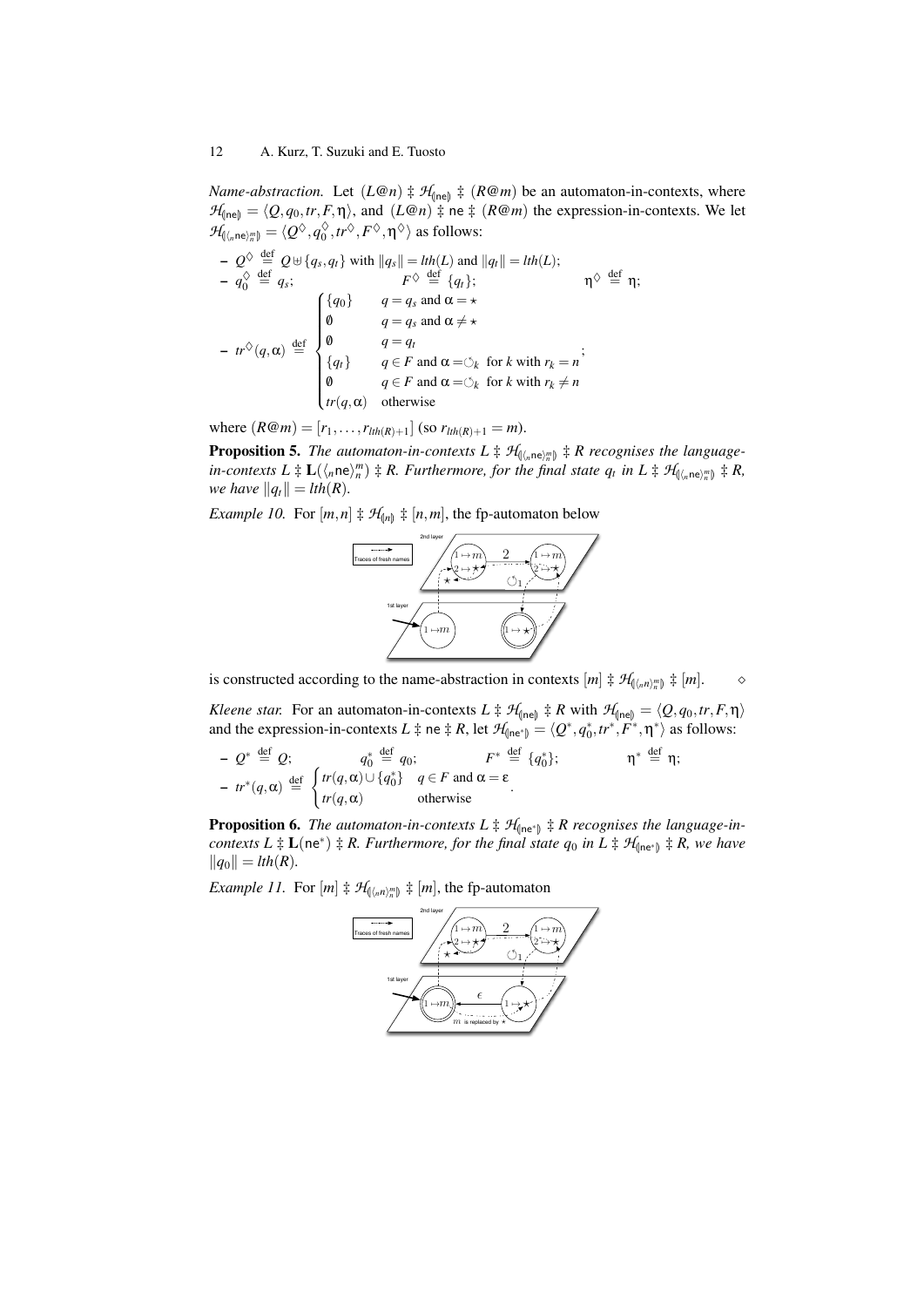is the Kleene star construction for  $[m] \ddagger \mathcal{H}_{(\langle\langle n,n\rangle_n^m)^*]} \ddagger [m]$ .

From the fp-automaton in Example 11 we build an fp-automaton that accepts the language  $L_1$  in Example 1 by name-abstraction of  $[m] \nightharpoonup H_{(\langle\langle n\rangle_n^m)^*]} \nightharpoonup [m]$ . This yields the following fp-automaton



#### 5.2 From fp-automata to p-NREs

Deterministic and non-deterministic fp-automata are equivalent.

Theorem 3. *Given an fp-automaton H , there is a deterministic fp-automaton which accepts the same language as L<sup>H</sup> .*

*Proof (Sketch).* The main proof technique is a "layer-wise" powerset construction. Since the *i*-th layer is basically a classical automaton over  $\mathcal{S} \cup i \cup \{\epsilon\}$ , the powerset construction allows us to make each layer deterministic. The only thing we have to care about is how to connect these deterministic layers by  $\star$  and  $\{\circ_i | i' \in i\}$  in a deterministic way. This is shown below.

For each subset  $\{q_1^i, \ldots, q_k^i\}$  of the *i*-th layer  $Q^i$ , we let

$$
tr(\{q_1^i, \dots, q_k^i\}, \star) \stackrel{\text{def}}{=} \{q^{i+1} \in \mathcal{Q}^{i+1} \mid \exists j \in \underline{k}, q^{i+1} \in tr(q_j^i, \star)\}
$$
  

$$
tr(\{q_1^i, \dots, q_k^i\}, \circlearrowright_{i'}) \stackrel{\text{def}}{=} \{q^{i-1} \in \mathcal{Q}^{i-1} \mid \exists j \in \underline{k}, q^{i-1} \in tr(q_j^i, \circlearrowleft_{i'})\}
$$

for each  $i' \in i$ . Hence we obtain a deterministic automaton of  $\mathcal{H}$ .

Note that the powerset construction in the proof above has to be performed layer-wise due to the presence of local registers.

Theorem 4. *Any language accepted by a deterministic fp-automaton H is a nominal regular language. That is, there exists a p-NRE* ne *such that*  $L_H = L$ (ne).

*Proof* (Sketch). The states Q of a deterministic fp-automaton  $H$  can be decomposed into *h* = max<sub>*q*∈*Q* ||*q*|| layers (where *h* is the highest layer of *H*):</sub>

$$
Q^{0} = \{q_1^{0}, \ldots, q_{m_0}^{0}\}, \qquad Q^{1} = \{q_1^{1}, \ldots, q_{m_1}^{1}\}, \qquad \cdots \qquad Q^{h} = \{q_1^{h}, \ldots, q_{m_h}^{h}\} \qquad (3)
$$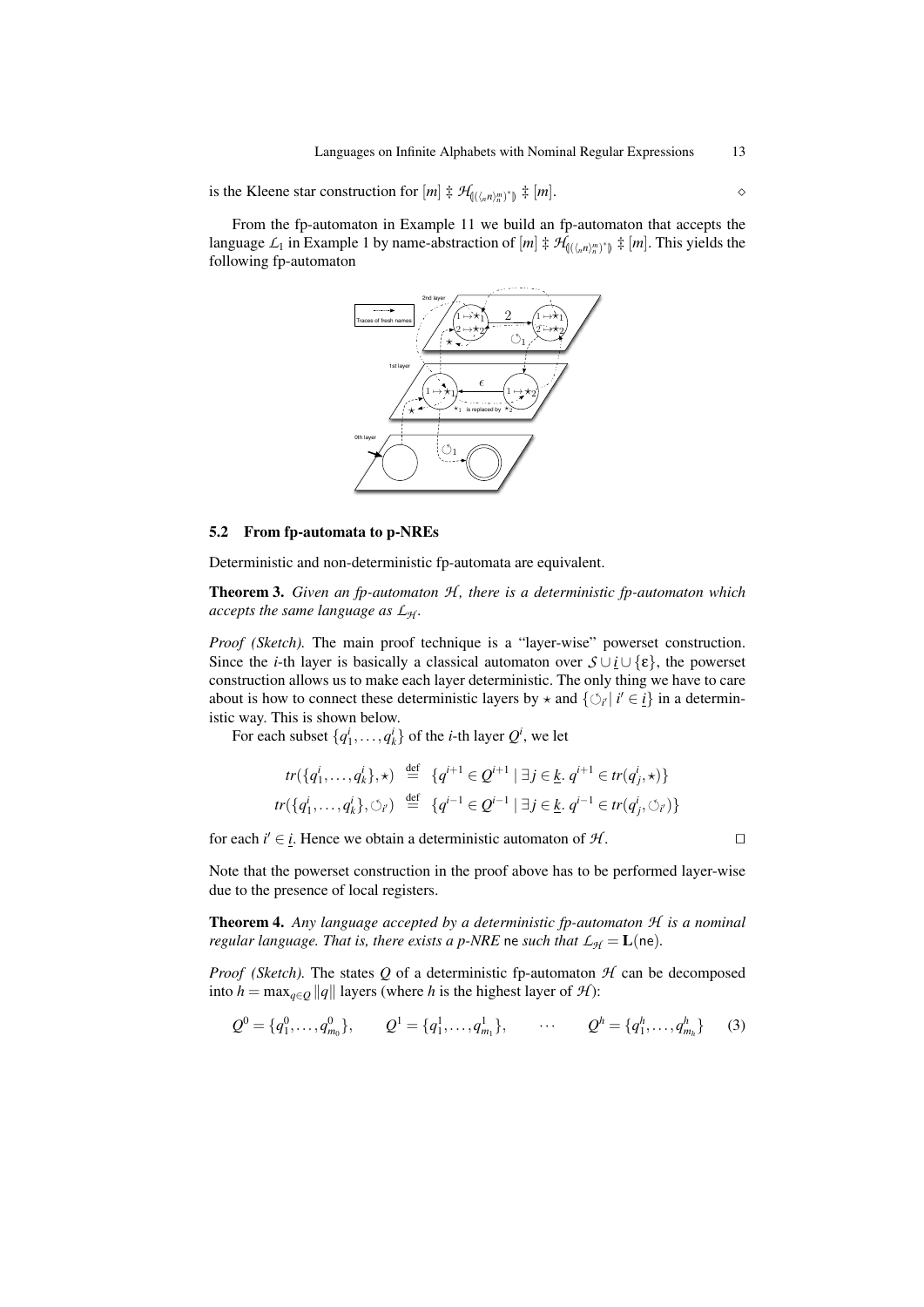Note that  $q_0 \in Q^0$  (we assume  $q_1^0 = q_0$ ) and  $F \subseteq Q^0$ . We fix an arbitrary order on states given by their index in (3), let  ${}^s R^k_{i,j}$  denote the set of paths from  $q^s_i$  to  $q^s_j$  which visit only states on layers higher than *s* or states  $q_r^s \in Q^s$  with  $r \leq k$ , and let  $E_{i,j} \stackrel{\text{def}}{=} \emptyset$  if  $i \neq j$  and  $E_{i,i} \stackrel{\text{def}}{=} {\{\epsilon\}}$ . Then,  ${}^{s}R_{i,j}^{k}$  is defined by

$$
{}^{h}R_{i,j}^{0} \stackrel{\text{def}}{=} {\alpha \mid q_j^{h} \in tr(q_i^{h}, \alpha)} \cup E_{i,j} \qquad {}^{h}R_{i,j}^{k} \stackrel{\text{def}}{=} {}^{h}R_{i,k}^{k-1} ({}^{h}R_{k,k}^{k-1})^* {}^{h}R_{k,j}^{k-1} \cup {}^{h}R_{i,j}^{k-1}
$$

on the highest layer *h*. On the other layers  $(s < h)$ , it is defined by

$$
{}^{s}R_{i,j}^{0} \stackrel{\text{def}}{=} {\{\alpha \mid q_{j}^{s} \in tr(q_{i}^{s}, \alpha) \} \cup \bigcup_{s' \in \underline{s+1}} \left\langle \bigcup_{s+1} \bigcup_{(i',j') \in \Gamma_{i,j}^{s,j}} s+1 R_{i',j'}^{m_{s+1}} \right\rangle_{s+1}^{s'} \cup E_{i,j}} \atop {}^{s}R_{i,j}^{k} \stackrel{\text{def}}{=} {}^{s}R_{i,k}^{k-1} {\left( {}^{s}R_{k,k}^{k-1} \right)}^{*} {}^{s}R_{k,j}^{k-1} \cup {}^{s}R_{i,j}^{k-1} \cup \bigcup_{s' \in \underline{s+1}} \left\langle \bigcup_{s+1} \bigcup_{(i',j') \in \Gamma_{i,j}^{s}} s+1 R_{i',j'}^{m_{s+1}} \right\rangle_{s+1}^{s'}
$$

where  $\Gamma_{i,j}^{s,s'} \stackrel{\text{def}}{=} \{ (i',j') \mid q_{i'}^{s+1} \in tr(q_i^s, \star) \& q_j^s \in tr(q_{j'}^{s+1}, \circlearrowleft_{s'}) \}$  for each  $s' \in \underline{s+1}$ . Hence,  $\mathsf{L}$ *s* <sup>0</sup>∈*s*+1  $\sqrt{2}$ *s*+1  $\mathsf{L}$  $(i', j') \in \Gamma_{i,j}^{s,s'}$  ${s+1}R^{m_s}_{i',j'}\Big>_s^{s'}$ is the collection of all paths from  $q_i^s$  to  $q_j^s$  visiting only

states on the higher layers. Finally, we translate all paths from the initial state to final states into a nominal regular expression, but this is analogous to the classical theory. The only distinction is how to choose fresh names for binders. However, this is done by reserving names for fresh names as a distinct subset  $\{n_1, \ldots, n_h\}$  of  $\mathcal{K}$ , with the  $\Big\langle_{s+1}$ 

and  $\sum^{s'}$ indicating how to generate expressions for the binding construct.  $\square$ 

Therefore, by the above theorems, we conclude that every fp-automaton  $H$  has a p-NRE ne such that  $\mathcal{L}_{H} = L$ (ne).

## 6 Conclusion

We have extended the nominal regular expressions and automata presented in [13] with permutations in order to provide a notion of regular expression for languages on infinite alphabets (without binders). Our main technical contribution is a Kleene theorem that establishes an equivalence between nominal regular expressions with permutations and fp-automata.

A novelty of our approach is how to handle the environments and how permutations change the local views of the environment. This is done with the help of the context calculus in Fig. 1, which represents the views on the environments by "contexts" similar to Hoare triples. The language construction of Fig. 2 then explains how this information flow generates nominal regular languages.

Yet another delicate aspect of our theory is the subtle non-deterministic behaviour present even in deterministic automata. As highlighted by the first language of Example 6, Definition 2 does not require the automaton to consume a letter if moving on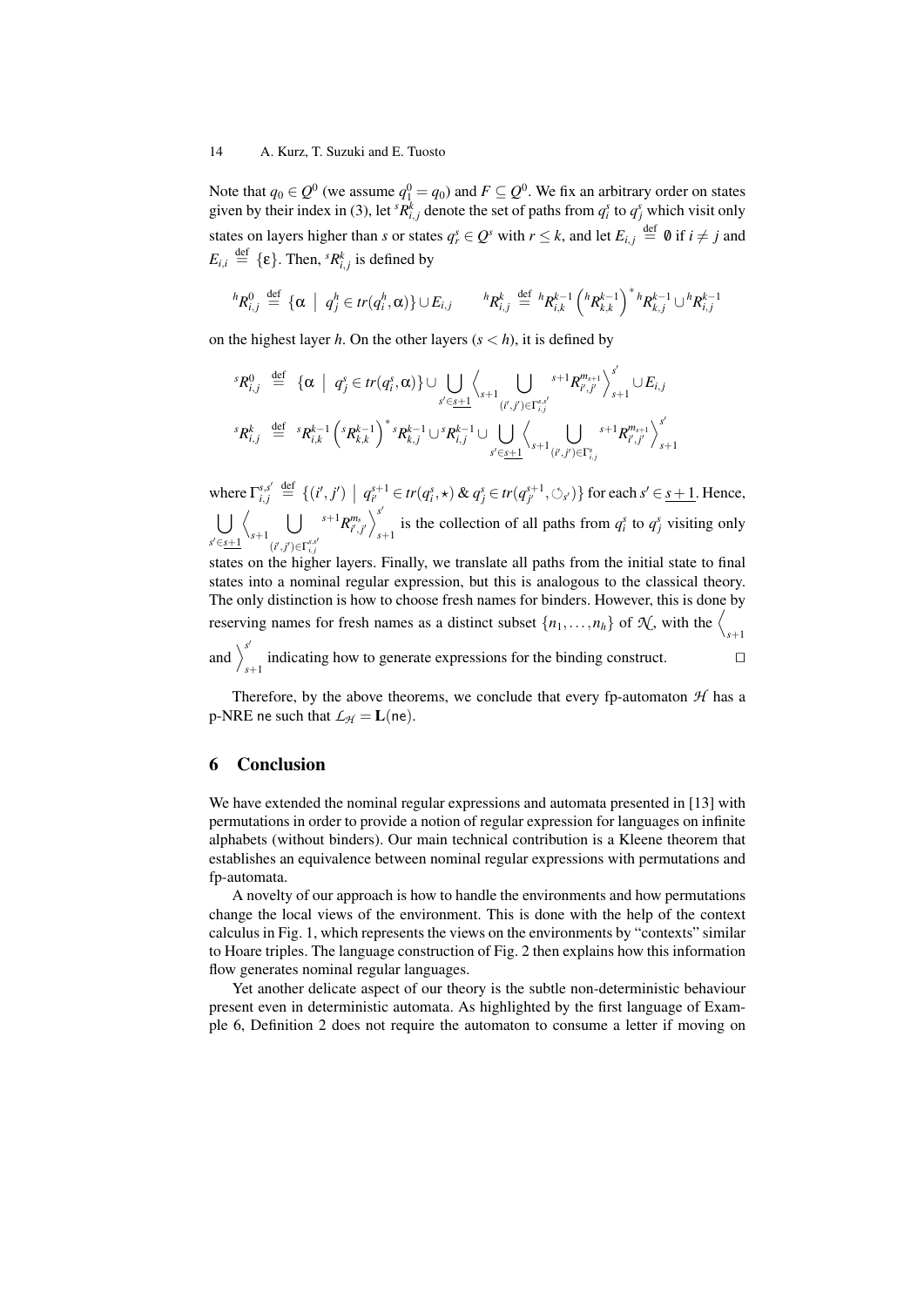an allocation or deallocation transition. These moves are non-deterministic in the sense that they are not controlled by the word to be recognised. This is crucial to the equivalence established in Theorem 4. Indeed, non-deterministic models are more expressive than deterministic ones when considering languages on infinite alphabets [11, 16].

The natural next step to take in our research is to exploit the results presented here to compare the expressiveness of nominal regular expressions with other models featuring languages on infinite alphabets. We note that our nominal regular languages are closed under union, intersection, concatenation and Kleene-star, but not under complement. Whereas the regular languages of [13] are closed under resource-sensitive complement, this is no longer the case here, since allocation and deallocation transitions are no longer controlled by explicit binders in the words. This situation is similar to the FMA of [11] although FMA do not accept the second language of Example 6. A precise comparison with FMA and related models such as those of [16] or [22] is left for future work.

Further investigations should reveal the categorical and (co)algebraic nature of our automata. In particular, the fact that the automata work level-wise suggests a manysorted approach via presheaves (see also the two-sorted coalgebras of [7]). It would also be interesting to combine the work of this paper with [13] along the lines suggested by [2], which investigates how the implicit scope of names in words without binders interacts with binders having explicit scope. In another direction, we plan to extend our approach towards Kleene algebras (with tests) [12] and possible applications to verification. Other interpretations of the binders in the style of the research programme devised in [4] will also be of interest.

Acknowledgements We would like to thank the anonymous reviewers for their valuable comments and suggestions.

### References

- 1. R. Alur and P. Madhusudan. Adding nesting structure to words. *J. ACM*, 56(3), 2009.
- 2. M. Bartoletti, P. Degano, G. L. Ferrari, and R. Zunino. Hard life with weak binders. *Electr. Notes Theor. Comput. Sci.*, 242(1):49–72, 2009.
- 3. M. Bojanczyk. Data monoids. In *STACS*, pages 105–116, 2011.
- 4. M. Bojanczyk, B. Klin, and S. Lasota. Automata with group actions. In *IEEE Symposium on Logic in Computer Science*, pages 355–364, 2011.
- 5. P. Bouyer, A. Petit, and D. Thérien. An algebraic approach to data languages and timed languages. *Inf. Comput.*, 182(2):137–162, May 2003.
- 6. V. Ciancia and E. Tuosto. A novel class of automata for languages on infinite alphabets. Technical Report CS-09-003, Leicester, 2009.
- 7. V. Ciancia and Y. Venema. Stream automata are coalgebras. In *11th International Workshop on Coalgebraic Methods in Computer Science (CMCS 2012)*, 2012.
- 8. M. Gabbay and V. Ciancia. Freshness and name-restriction in sets of traces with names. In *FoSSaCS*, volume 6604 of *LNCS*, pages 365–380. Springer, 2011.
- 9. M. Gabbay and A. Pitts. A new approach to abstract syntax involving binders. In *Symbolic on Logics in Comput Science*, pages 214–224, 1999.
- 10. M. Kaminski and T. Tan. Regular expressions for languages over infinite alphabets. *Fundam. Inform.*, 69(3):301–318, 2006.
- 11. N. Kaminski, Michael Francez. Finite-memory automata. *TCS*, 134(2):329–363, 94.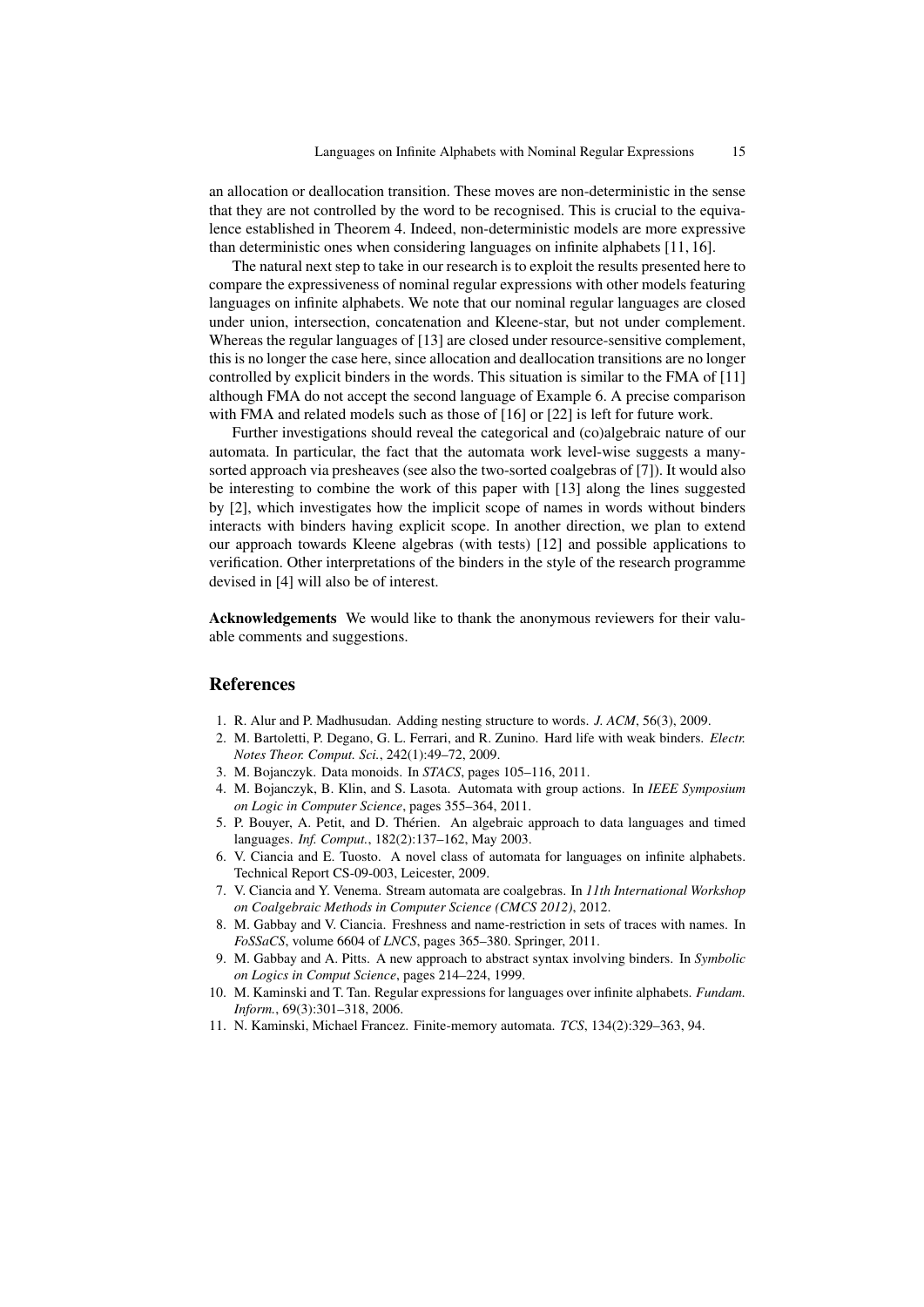- 16 A. Kurz, T. Suzuki and E. Tuosto
- 12. D. Kozen. On Hoare logic and Kleene algebra with tests. *ACM Trans. Comput. Log.*, 1(1):60– 76, 2000.
- 13. A. Kurz, T. Suzuki, and E. Tuosto. On nominal regular languages with binders. In *FoSSaCS*, volume 7213 of *LNCS*, pages 255–269, 2012.
- 14. U. Montanari and M. Pistore. π-Calculus, Structured Coalgebras, and Minimal HD-Automata. In M. Nielsen and B. Roman, editors, *MFCS*, volume 1983 of *LNCS*. Springer, 2000.
- 15. R. Myers. *Rational Coalgebraic Machines in Varieties: Languages, Completeness and Automatic Proofs.* PhD thesis, Imperial College London, 2011.
- 16. F. Neven, T. Schwentick, and V. Vianu. Finite state machines for strings over infinite alphabets. *ACM Trans. Comput. Logic*, 5(3):403–435, 2004.
- 17. M. Pistore. *History Dependent Automata*. PhD thesis, Dipartimento di Informatica, Università di Pisa, 1999.
- 18. N. Pouillard and F. Pottier. A fresh look at programming with names and binders. In *Proceeding of the 15th ACM SIGPLAN international conference on Functional programming*, pages 217–228, 2010.
- 19. L. Segoufin. Automata and Logics for Words and Trees over an Infinite Alphabet. In *Computer Science Logic*, volume 4207 of *LNCS*, pages 41–57. Springer, 2006.
- 20. M. Shinwell, A. Pitts, and M. Gabbay. Freshml: programming with binders made simple. In *Proceedings of the Eighth ACM SIGPLAN International Conference on Functional Programming*, pages 263–274, 2003.
- 21. C. Stirling. Dependency tree automata. In *FoSSaCS'09*, pages 92–106, 2009.
- 22. N. Tzevelekos. Fresh-Register Automata. In *Symposium on Principles of Programming Languages*, pages 295–306. ACM, 2011.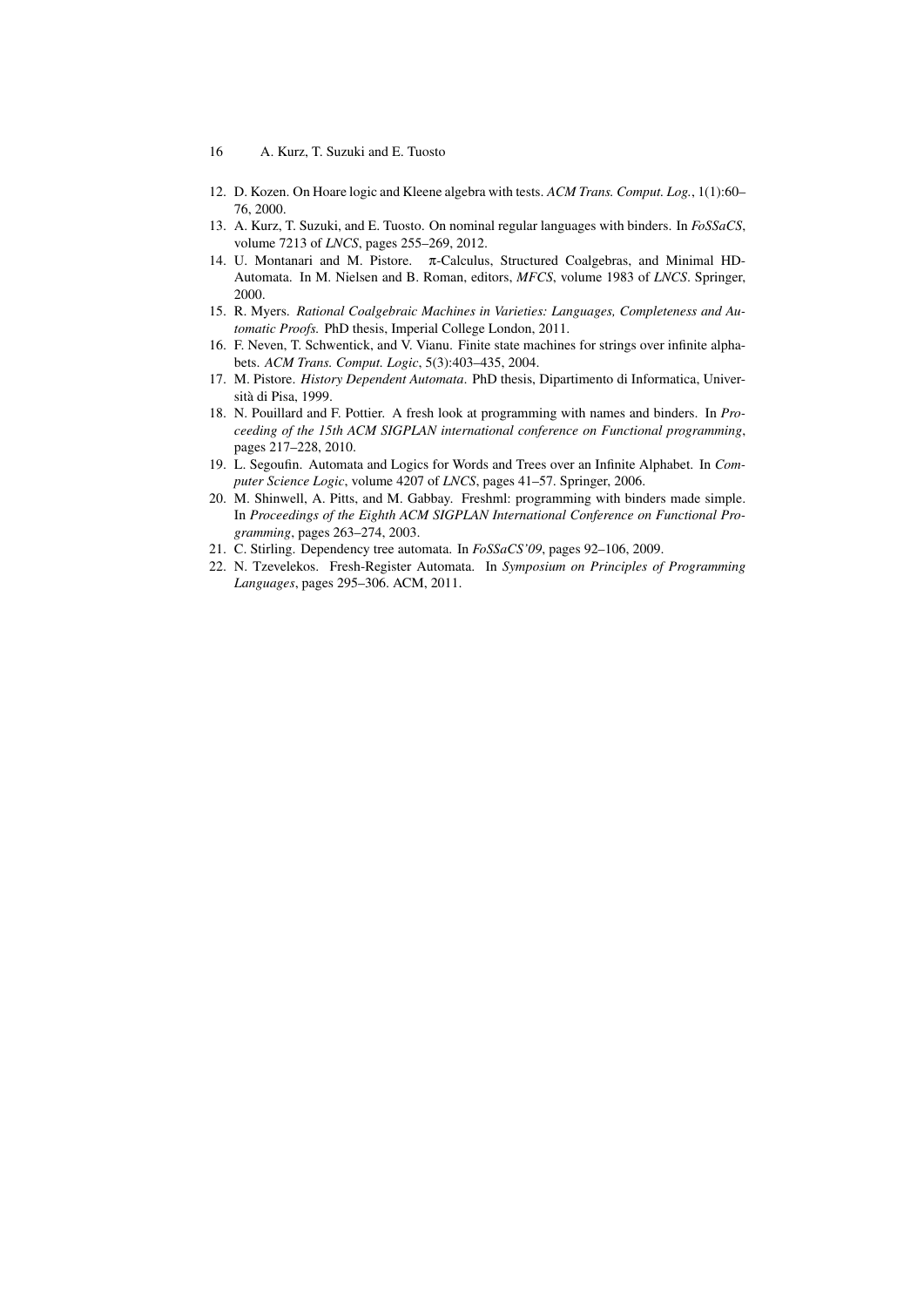# A Proofs

**Proposition 2.** *The automata-in-contexts L*  $\ddagger$   $\mathcal{H}_{(1)}$   $\ddagger$  *R, L*  $\ddagger$   $\mathcal{H}_{(0)}$   $\ddagger$  *R, L*  $\ddagger$   $\mathcal{H}_{(n)}$   $\ddagger$  *R and*  $L \ddagger H_{\parallel s} \ddagger R$  accept the languages-in-contexts  $L \ddagger {\epsilon} \ddagger R$ ,  $L \ddagger 0 \ddagger R$ ,  $L \ddagger {\eta} R$  and  $L \ddagger \{s\} \ddagger R$ , respectively. Furthermore, for every final state q in  $L \ddagger \mathcal{H}_{(I)} \ddagger R$ ,  $L \ddagger \mathcal{H}_{(0)} \ddagger R$ *R, L*  $\sharp$  *H*<sub>(*n*)</sub>  $\sharp$  *R* and *L*  $\sharp$  *H*<sub>(*s*)</sub>  $\sharp$  *R, we have*  $||q|| = lth(R)$ *.* 

*Proof.* By the constructions,  $L \ddagger \mathcal{H}_{[1]} \ddagger R$  recognises  $\{\varepsilon\}, L \ddagger \mathcal{H}_{[0]} \ddagger R$  does no word,  $L \ddagger H_{\text{(in)}} \ddagger R$  does only one word *n*, and  $L \ddagger H_{\text{(s)}} \ddagger R$  does only a letter *s*. Furthermore, by definition, for each final state in  $L \ddagger \mathcal{H}_{(I)} \ddagger R$ ,  $L \ddagger \mathcal{H}_{(I0)} \ddagger R$ ,  $L \ddagger \mathcal{H}_{(In)} \ddagger R$  and  $L \ddagger \mathcal{H}_{(Is)} \ddagger R$ , we have  $||q|| = lth(R)$ .

To discuss the induction steps, it is necessary to sort out languages-in-contexts with respect to the post-contexts. This is because each word in the same languages-incontexts does not always have the same post-contexts. For example, for the Kleene star, the post-context depends on how many times words make the loop. So, for a languagein-contexts  $L \ddagger L$  (ne)  $\ddagger R$ , we let

$$
{\bf L}({\sf ne})={\bf L}({\sf ne})_{[a_1,\dots,a_{\mathit{ln}(R)}]} \cup {\bf L}({\sf ne})_{[b_1,\dots,b_{\mathit{ln}(R)}]} \cup {\bf L}({\sf ne})_{[c_1,\dots,c_{\mathit{ln}(R)}]} \cup \cdots
$$

where each  $\mathbf{L}(\mathsf{ne})_{[a_1,...,a_{th(R)}]}$  is a subset of  $\mathbf{L}(\mathsf{ne})$  in which each word is accepted in  $L \ddagger \mathcal{H}_{\text{(ne)}} \ddagger R$  with the post-context  $[a_1, \ldots, a_{th(R)}],$  i.e. when a word *w* in  $\mathbf{L}(\mathbf{ne})_{[a_1, \ldots, a_{th(R)}]}$ is recognised, the final state stores the names  $[a_1, \ldots, a_{lth(R)}]$  in the local register. Thence, each element in a list  $[a_1, \ldots, a_{th(R)}]$  is distinct from others, and also each subscript list is not be identified with others.

**Proposition 3.** The automaton-in-contexts  $L \ddagger \mathcal{H}_{\text{(ne}_1 + \text{ne}_2)} \ddagger R$  accepts the language-in*contexts*  $L \ddagger L(ne_1 + ne_2) \ddagger R$ . Furthermore, for each final state q in  $L \ddagger H_{n}(ne_1 + ne_2) \ddagger R$ , *we have*  $||q|| = lth(R)$ *.* 

*Proof.* By the construction of  $L \ddagger \mathcal{H}_{\text{fine}, +\text{ne}} \ddagger R$ , it accepts

$$
\{\varepsilon w \mid w \in L \div \mathbf{L}(\mathsf{ne}_1) \div R\} \cup \{\varepsilon w \mid w \in L \div \mathbf{L}(\mathsf{ne}_2) \div R\}.
$$

Hence,  $L \ddagger \mathcal{H}_{\text{(ne_1+ne_2)}} \ddagger R$  accepts the union of  $L \ddagger L(\text{ne}_1) \ddagger R$  and  $L \ddagger L(\text{ne}_2) \ddagger R$ .

**Proposition 4.** *The automaton-in-contexts*  $L \ddagger \mathcal{H}_{\text{(ne<sub>1</sub> ∘ne<sub>2</sub>)}} \ddagger R$  accepts the language-in*contexts*  $L \ddagger L(ne_1 \circ ne_2) \ddagger R$ . Furthermore, for each final state q in  $L \ddagger H(ne_1 \circ ne_2) \ddagger R$ , *we have*  $||q|| = lth(R)$ *.* 

*Proof.* By the inductive hypothesis, we assume  $L \ddagger \mathcal{H}_{\text{(ne_1)}} \ddagger L$  and  $L \ddagger \mathcal{H}_{\text{(ne_2)}} \ddagger R$  recognise  $L \ddagger L(ne_1) \ddagger L$  and  $L \ddagger L(ne_2) \ddagger R$ , respectively. Unlike what happens in the setting of the classical language theory, the concatenation  $ne_1 \circ ne_2$  requires the appropriate permutation depending on the post-context of the language-in-contexts  $L \ddot{+} L(ne_1) \ddot{+} L$  and the pre-context of the language-in-contexts  $L \ddagger L$  (ne<sub>2</sub>)  $\ddagger R$ . Hence, we decompose the language  $L(ne<sub>1</sub>)$  with respect to the post-context, i.e.

$$
\mathbf{L}(ne_1) = \mathbf{L}(ne_1)_{[a_1,...,a_{lh(L)}]} \cup \mathbf{L}(ne_1)_{[b_1,...,b_{lh(L)}]} \cup \mathbf{L}(ne_1)_{[c_1,...,c_{lh(L)}]} \cup \cdots.
$$